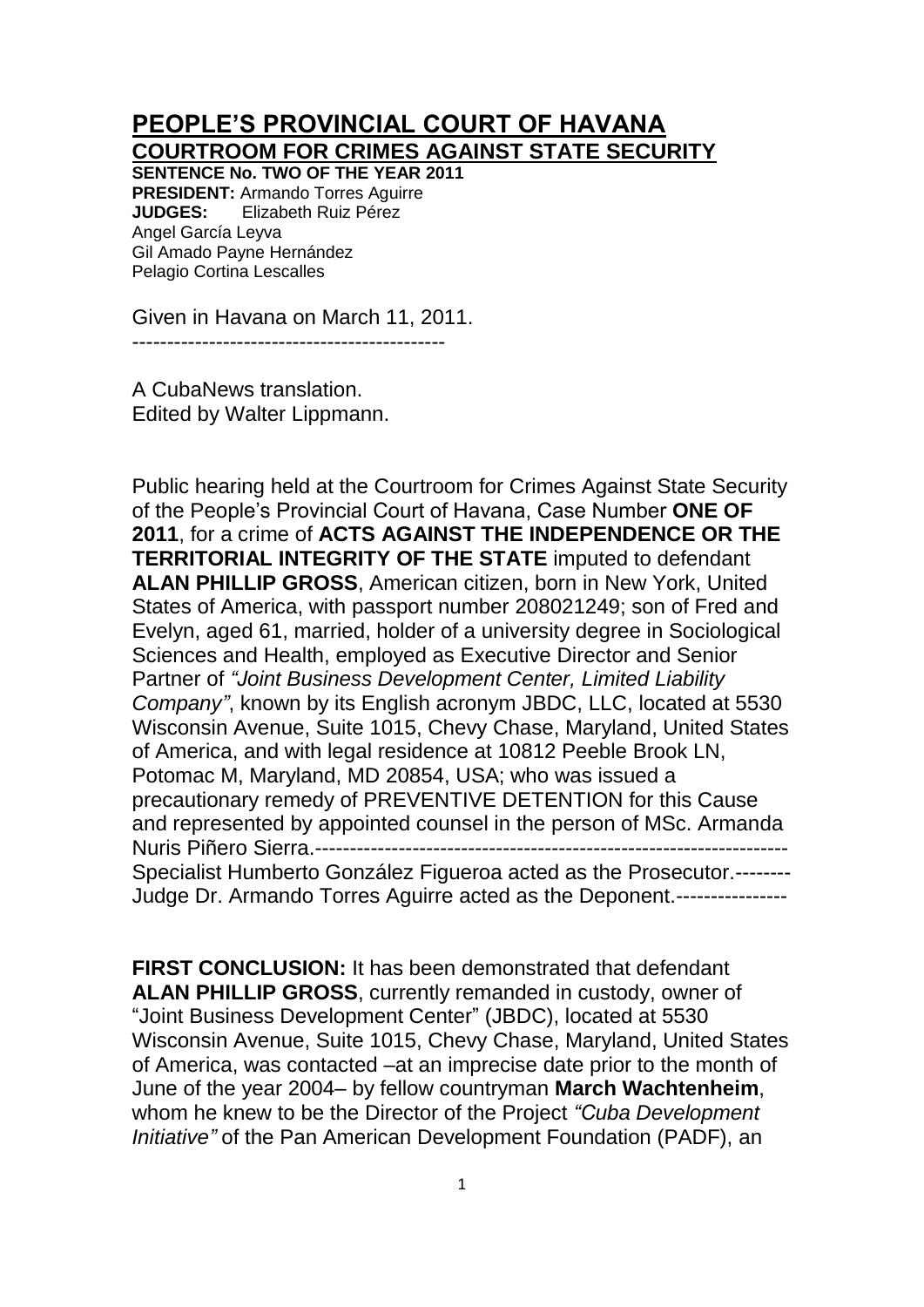entity funded by the Government of the United States of America through the United States Agency for International Development (USAID) which uses part of this money to carry out programs against the Cuban State with the aim, among others, of destroying the Revolution and therefore our national independence, and gave him a number of items, including a video camera, to be delivered to **José Manuel Collera Vento**, Cuban citizen and member of the "Cuban Masonic Lodge". Defendant accepted the request and fulfilled his assignment following his arrival in Havana on June 26, 2004 in exchange for an approximate amount of USD \$400.00 from PADF's funds that he received when he went back to the United States a few days later.

--------------------------------------------------------------------------------

Later on, at an indeterminate date in early 2007, defendant **ALAN PHILLIP GROSS** was contacted again in the United States by **Marc Wachtenheim**, who still held the same position in the Pan American Development Foundation, and asked this time to buy high-tech communications equipment and bring them to Cuba, a request that defendant accepted without any reservation. Being an expert on the said technology, defendant purchased a "Smart" satellite cell phone fitted with a "T-mobile" card, a "DELL" laptop computer, and a  $\text{BGAN}^1$ satellite Internet system, model number 1201, which on that year has just started to have coverage over the Cuban geographical area and even allowed Internet access through Inmarsat satellites, a provider of easy and fast solutions for global telephone services suitable to build state-of-the-art small-to-medium wireless data networks capable of facilitating e-mail, file and video exchanges, so advanced that they link directly with the satellites without using the national connection channels and are therefore almost impossible to detect. For this service he received from **Marc Wachtenheim** the amount of USD \$5,500.00 coming from the Pan American Development Foundation (PADF).

-----------------------------------------------------------------------------------

Meanwhile, on the same year 2007 defendant **ALAN PHILLIP GROSS**  presented PADF with a Project that he called *"Information and Communications Technology for Cuba: an Experimental Project"*, a technical proposal that also contained truly political content and was aimed at providing Internet access to what he described as *"pro-*

 $\overline{\phantom{a}}$ 

 $1$  As written in the original (T.N.)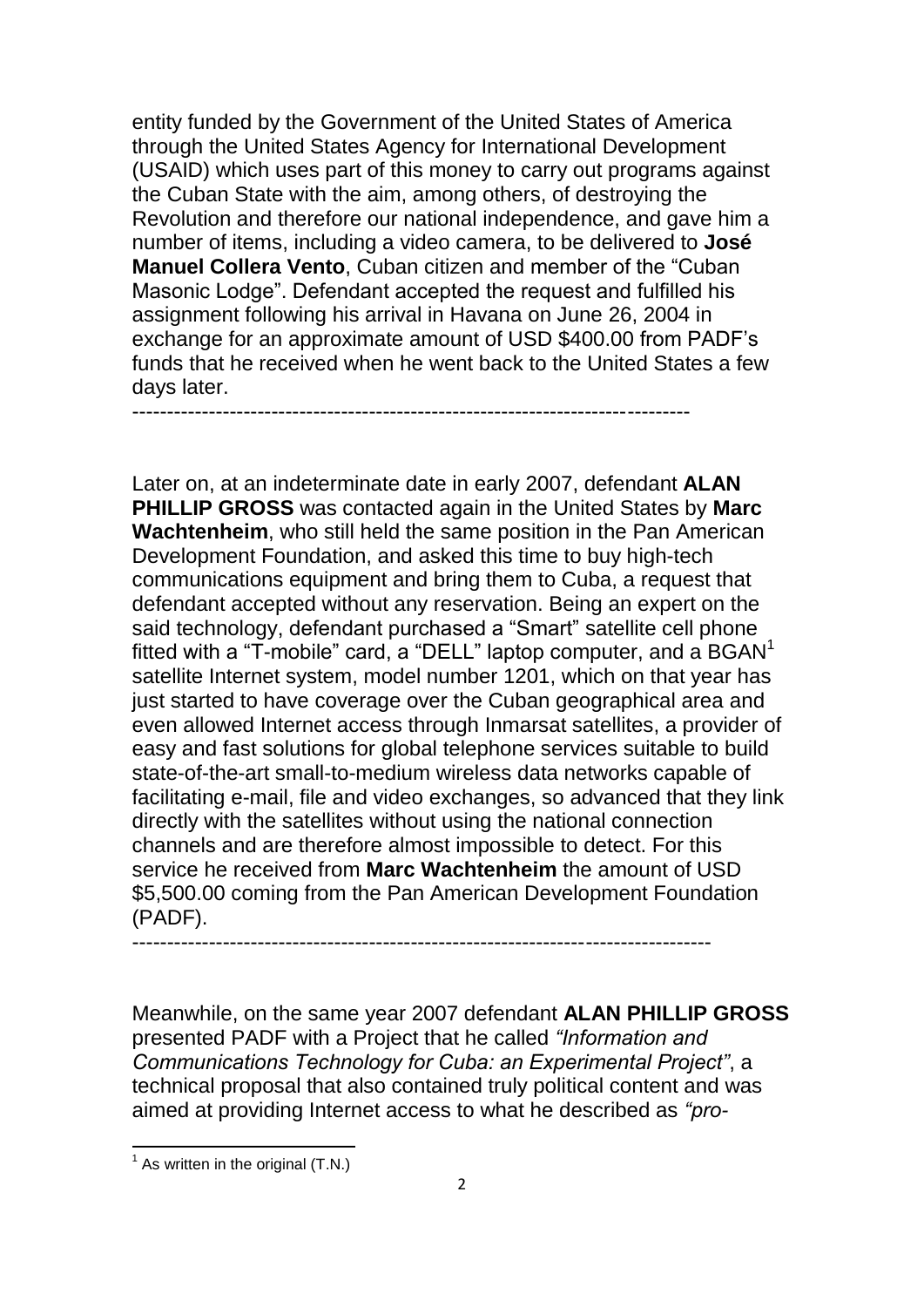*democracy groups"* using satellite communication means such as the BGAN<sup>2</sup> system that he intended to introduce in Cuba through multiple conduits such as tourism, humanitarian missions, and diplomatic pouches to, according to his plans, "break the blockade to access to information" and "the blockade and strict surveillance over communications between existing pro-democracy groups in Cuba", while the truth is that our country has been technologically and economically prevented from developing society-oriented computer science, including large-scale access to digital networks, by the wellknown far-reaching blockade imposed to Cuba and maintained by successive United States governments themselves. Nevertheless, **Marc Wachtenheim** turned down the proposal, so defendant's Project ended up stored in one of his flash drives.

After this, when in 2008 defendant **ALLAN PHILLIP GROSS** heard that the USAID contractor Development Alternative, Inc. (DAI), a company based on Wisconsin Avenue, Chevy Chase, Maryland, United States of America, was seeking bids for the devise and execution of a heavily funded counterrevolutionary Project for Cuba called *"Cuba democracy program"*, he contacted American citizen **John Mc Carthy<sup>3</sup>, DAI's Senior Specialist in Development, in order to** join the Project and, should he be selected, receive the salary he would be paid for its implementation.

---------------------------------------------

DAI's Program was sponsored by USAID, an institution that serves the interests of the U.S. special services disguised as a development relief agency and also has among its objectives bringing down the Socialist Revolution to restore capitalism in Cuba, for which it is funding a number of programs and subsidizing a wide range of anti-Cuban organizations and centers, and had bid solicitations that year through the Bureau of the Assistant Administrator for Latin America and the Caribbean allegedly intended to *"expand the reach and impact of independent civil society in Cuba and thus accelerate the peaceful transition to democracy"* arguing as a legal basis sections 109 and 202 of the Cuban Liberty and Democratic Solidarity Act of 1996, known as the "Helms-Burton Act", and Clause g) of section 1705 of the Cuban

 $2$  Idem (T.N.)

 $3$  Idem  $(T.N.)$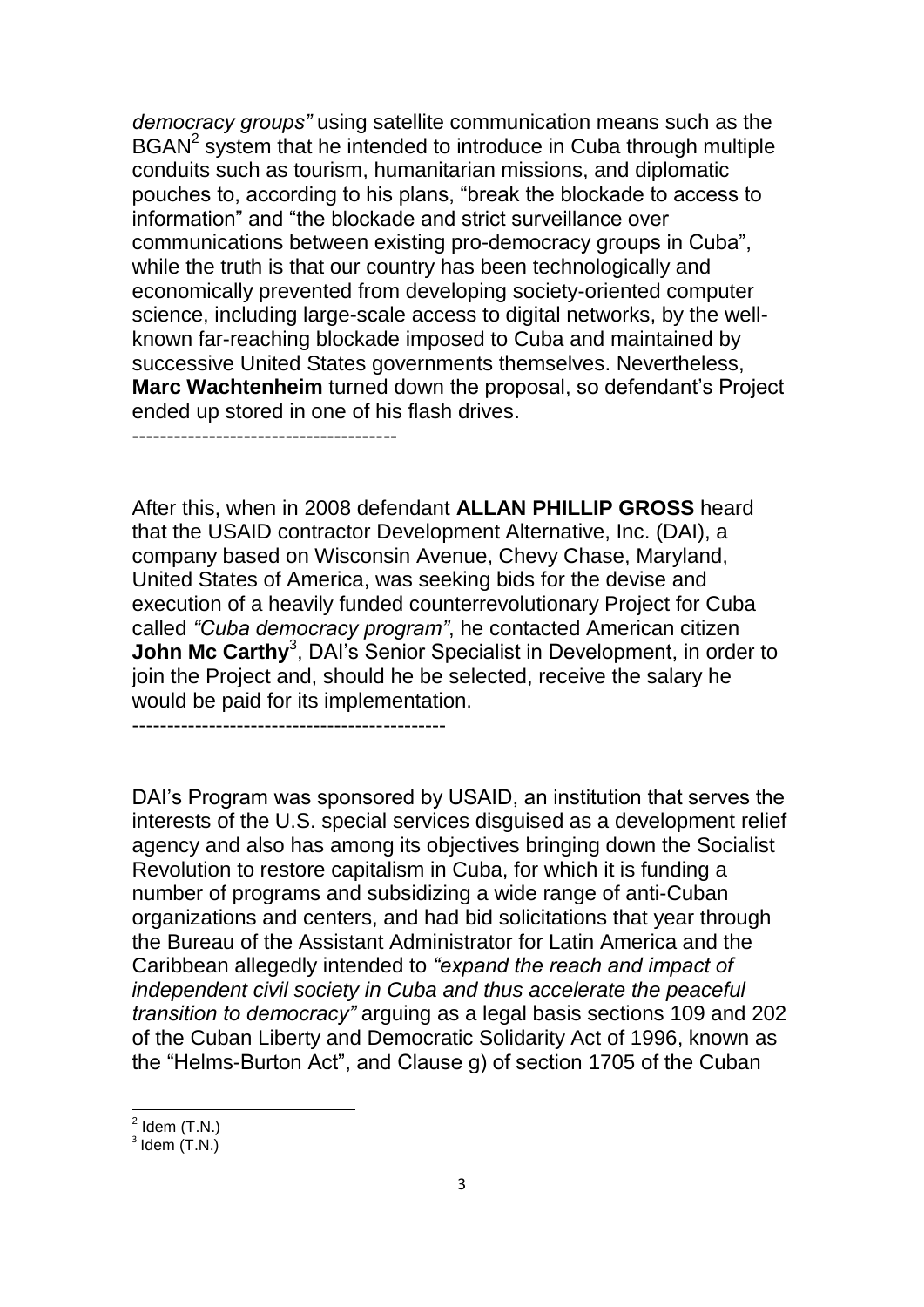Democracy Act of 1992, known as the "Torricelli Act", both notorious pieces of legislation that reveal the aggressive and interfering nature of the said programs, designed to have a negative impact on the Cuban civil society, its socialist political system and, therefore, its autonomy as a nation, the reason that they have given considerable sums of money –over sixty-five million dollars between the years 1996 and 2008– to more than twenty-five U.S. organizations in support of what they refer to as *"Cuba's transition to democracy"*.

-----------------------------

By realizing these plans, the United States Agency for International Development (USAID) expected to set the scene for the dissemination of misinformation about the reality of life in Cuba, in such ways that the relevant Cuban State authority would have been unable to detect the source, with the main purpose of influencing as sensitive sectors of society as religious individuals, youths, black people, women and social strata they consider as marginal in order to bring discredit upon the revolutionary Government and spread discontent to facilitate the promotion of civil disobedience acts or riots, which would give them an opportunity to propagate an image of social and political chaos in, and let their Government scheme against, our country with the ultimate goal of destroying the Revolution in detriment of the constitutional stability the Cuban people are entitled to have.

--------------------------------

Meanwhile, and in order to achieve his aim of playing an active role in the abovementioned *"Cuba democracy program"* and the offered pay of more than USD \$250,000, defendant **ALAN PHILLIP GROSS** also submitted to Development Alternative Inc. (DAI) personal references and a *curriculum vitae* describing his experience in the use of advanced communications technology in many countries, which earned him the contract and thus a chance to carry out his plans in accordance with the above-named *Program*. Then, on October 30, 2008, defendant **PHILLIP GROSS** arranged with DAI manager **Samuel L. Williams** the signing of a non-disclosure agreement given the secrecy surrounding the implementation of the Project in Cuba. -----

The Project that defendant **ALAN GROSS** designed and called *"Para La Isla"* contained essentially the same ideas he had outlined for his previous attempt with **Marc Wachtenheim** with the title *"Information*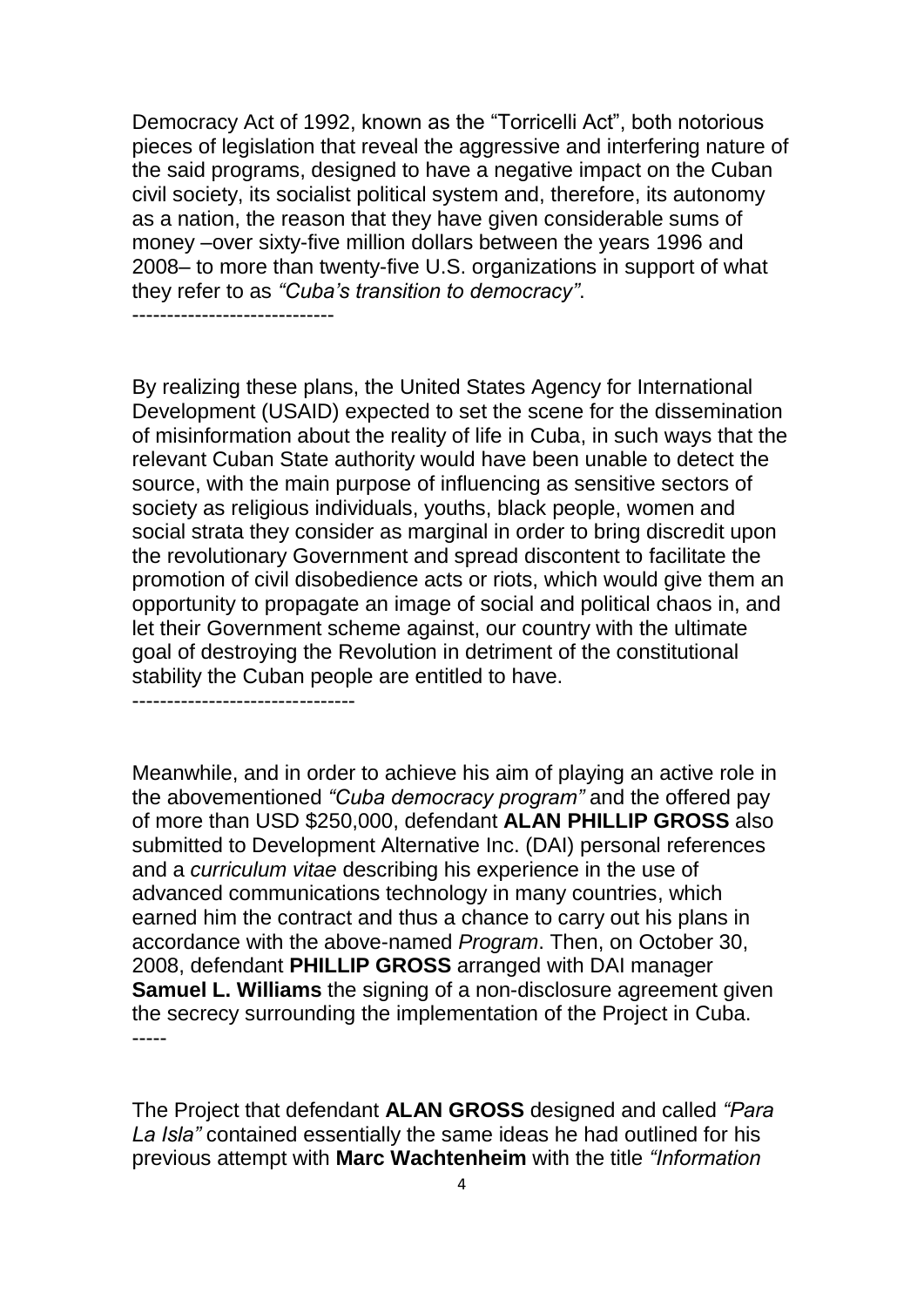*and Communications Technology for Cuba: an Experimental Project"*, as it was in line with DAI's already ongoing "Program" based on the use of portable devices, cell phones and hi-fi satellite wireless gear to provide, using his own words, *"unrestricted"* communications capability for *"democratic activists"* and *"other participants"* that *"cannot be monitored"*, in order to, quoting from his proposal, *"contribute to the promotion of a just and democratic government"* in Cuba.

------------------

Defendant **ALAN PHILLIP GROSS** repeatedly expressed in the documents he drafted for the said Project his intentions and those of his sponsors of contributing to a *"peaceful transition in Cuba"*, a goal enshrined in the interests of the agencies involved as nothing but a means to overthrow the Cuban socialist Revolution and thus threaten our national sovereignty. To this end, he opened a website in "Google", which had a one-year duration and expired February 12, 2010, that he called *"Para La Isla. Net"*<sup>4</sup> and included features like an encyclopedia and the possibility to send and receive e-mails and videos. In addition to the name he chose for the website, its homepage bore the slogans, *"If not now, when?"* and *"Cuba's future is now"*, all with the Cuban national flag against the backdrop in an obvious subliminal incitement to subversion against Cuba's political, economic and social order. -------

Later on, defendant **ALAN PHILLIP GROSS** used to funds provided by Development Alternative Inc. (DAI), amounting to more than USD \$60,000, to buy sixty-three state-of-the-art devices and their accessories that he planned to smuggle in Cuba to install three computer networks with satellite Internet access in the western, central and eastern regions, specifically in the cities of Havana, Camagüey, and Santiago. To this end, he came into contact in New York, United States, with **Williams Recant**, American citizen and member of a U.S. based Jewish organization, and told him, without giving him any details, of his plans to take part in a project called "For Cuba". **Recant** recommended defendant to contact **William Miller Espinosa**, a Cuban citizen and member of the Cuban Jewish community, and informed him about Jewish groups that traveled regularly to Cuba, whom he thought of using to introduce equipment for his project in the country whenever possible. To this end he sought, and was granted, a travel license from the Office of Foreign Assets Control (OFAC) of the U.S. Treasury

 $\frac{4 \text{ Idem (T.N.)}}{4 \text{ Idem (T.N.)}}$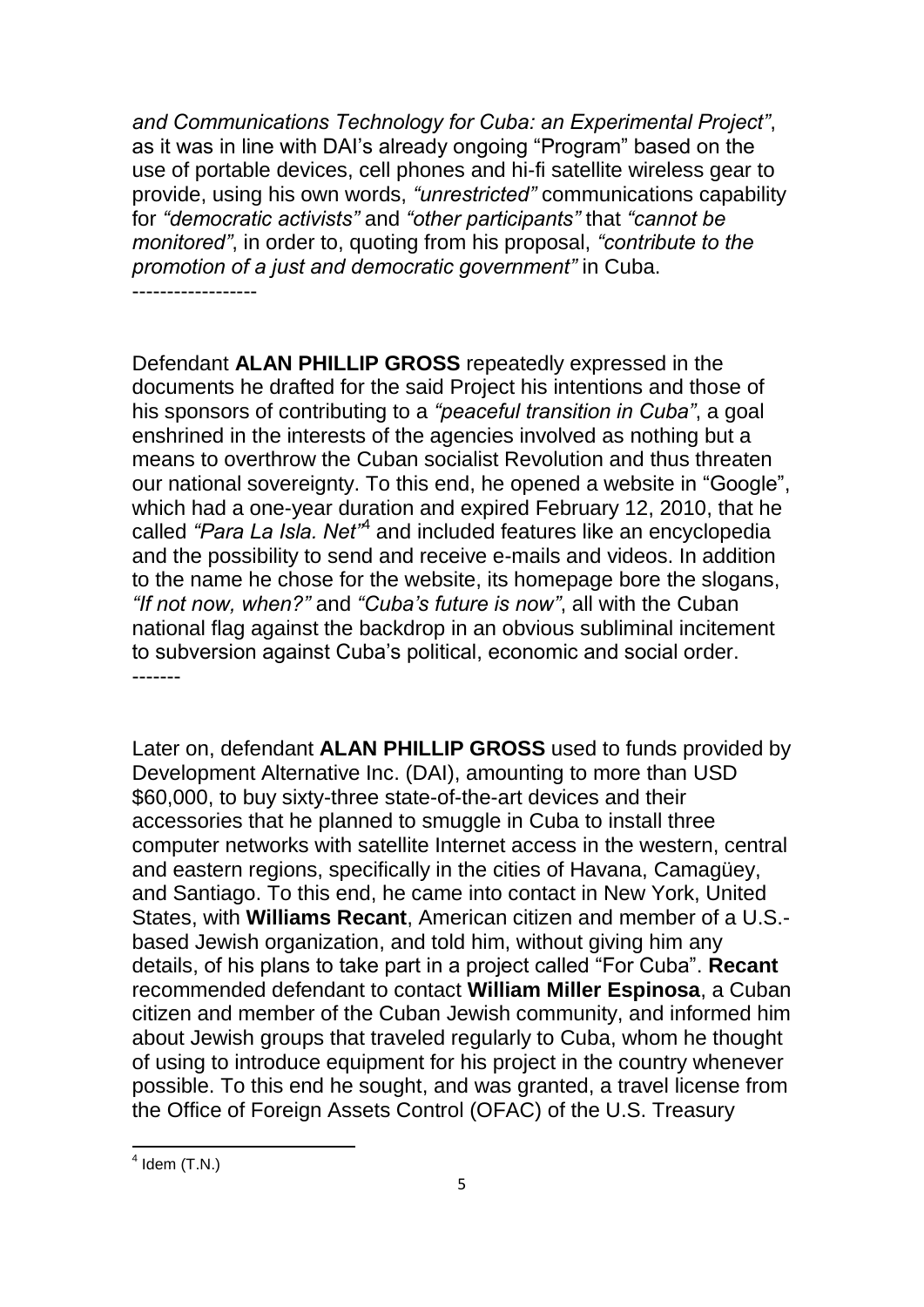Department and another from the U.S. Commerce Department to export equipment to Cuba, emphasizing in his applications the need for discretion about his contracts and his intention to avoid any risks at all costs, as well as the fact that all his work would only involve "nongovernmental groups".

----------------------------------------------------------

Once he had secured the necessary logistics and in order to get the dividends for the service that his Project would do the Development Alternative Inc. as befitted his attempts to undermine Cuban national independence, defendant **ALAN PHILLIP GROSS** made his first trip to Cuba on March 30, 2009, bringing with him and passing through Havana's "José Martí" International Airport Customs without being detected all the equipment and communications devices he needed to build an IT network. He contacted the aforementioned **William Miller Espinosa** at the synagogue of the Jewish community in Havana at 263 I Street and 13, Plaza de la Revolución Municipality, where he took and assembled the equipment using the BGAN $<sup>5</sup>$  to set up the WiFi,</sup> and told **Miller Espinosa** that he just wanted *"to improve communication between Jewish communities"* to conceal the true aims of the USAID-backed DAI's Program. Thus defendant used the installed capability to communicate with several individuals, including DAI Subcontracts Manager **John Herzog.**

--------------------------------------

During that visit to Cuba, defendant **ALAN PHILLIP GROSS** also devoted himself to training Havana's Jewish community members **Jeiro Montaigne Babani** and **Fernando Cheong Cisnar** in the use of the equipment without revealing its real purpose and made connectivity tests in the surrounding area to set up various wireless access points to provide Internet connection to as many synagogue visitors as possible, whether or not they were members, in order to make sure that one day these modern-day satellite communications equipment could be used by subversive elements, who were the real recipients of the "Program".

---------------------------------------------------------------------------

Upon his return to the United States on April 6, 2009 and as previously

 $<sup>5</sup>$  Idem (T.N.)</sup>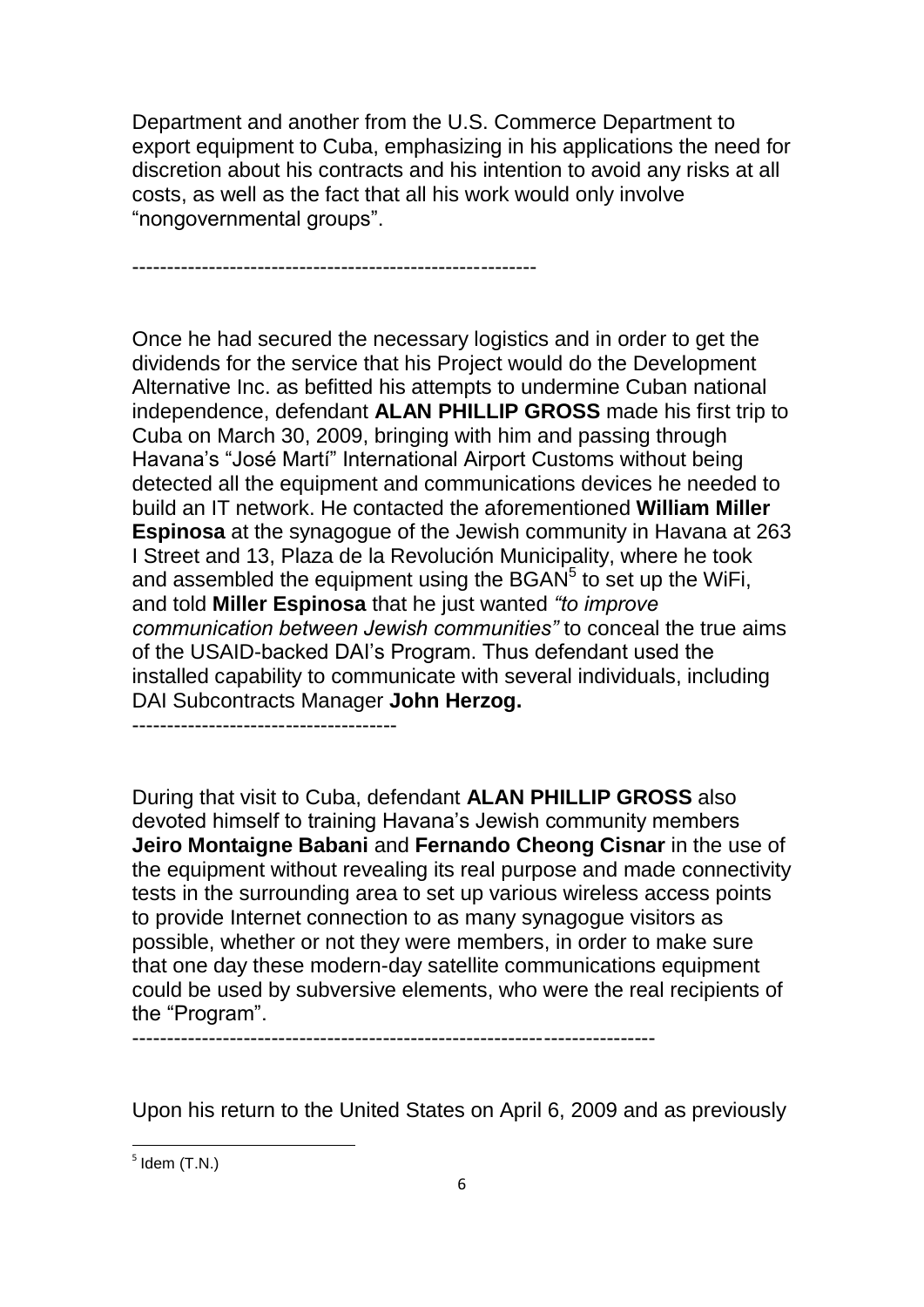agreed, defendant **ALAN GROSS** sent **John Herzog** a report of his work in our country. Not only was he the person in charge of receiving them after every trip, they also served as written evidence to justify the salaries **Gross** would be paid for the execution of the *"Project"*. ----------

In his report, defendant **ALAN PHILLIP GROSS** told **John Herzog** about the website "Para la Isla. Net<sup>"6</sup> that he had opened to give users of his wireless networks Internet access and how he had proselytized them so they would use his website to set up e-mail accounts rather than do it through Gmail, Yahoo or Hotmail, which would basically allow him to keep track of their correspondence. Moreover, he told **Herzog** that he had warned them against the use of their own names in the e-mail accounts they would create, obviously to make their identification even more problematic for Cuban authorities. ----------------

His persistent illegal activities and efforts to prevent Cuban customs officers from detecting the satellite communications gear that he was trying to introduce into the country and thwarting the plans he was already carrying out, defendant **ALAN PHILLIP GROSS** contacted American Jewish community member **Suzane<sup>7</sup> Andisman**, who was going to travel to Cuba with a religious group, and asked her to bring with her some communications equipment as part of her luggage. Unaware of defendant's true plans, she agreed to his request. **Gross** flew to Havana on April 25, 2009 carrying a BGAN $^8$  satellite terminal and a laptop computer, whereas **Suzane<sup>9</sup> Andisman** arrived in Cuba the following day with the rest of the equipment needed to set up a network. Both citizens, who traveled through Havana's "José Martí" International Airport, met at the Parque Central Hotel in the capital city, where defendant **PHILLIP GROSS** picked up the equipment that **Andisman** had brought for him.

----------------------------------------------------

Then defendant **ALAN PHILLIP GROSS** proceeded to take the said equipment to Santiago de Cuba, where he contacted local Jewish community leader **Eugenia Farín Levy**, whom he presented with the

 $6$  Idem (T.N.)

 $<sup>7</sup>$  Idem (T.N.)</sup>

 $<sup>8</sup>$  Idem  $(T.N.)$ </sup>

 $<sup>9</sup>$  Idem (T.N.)</sup>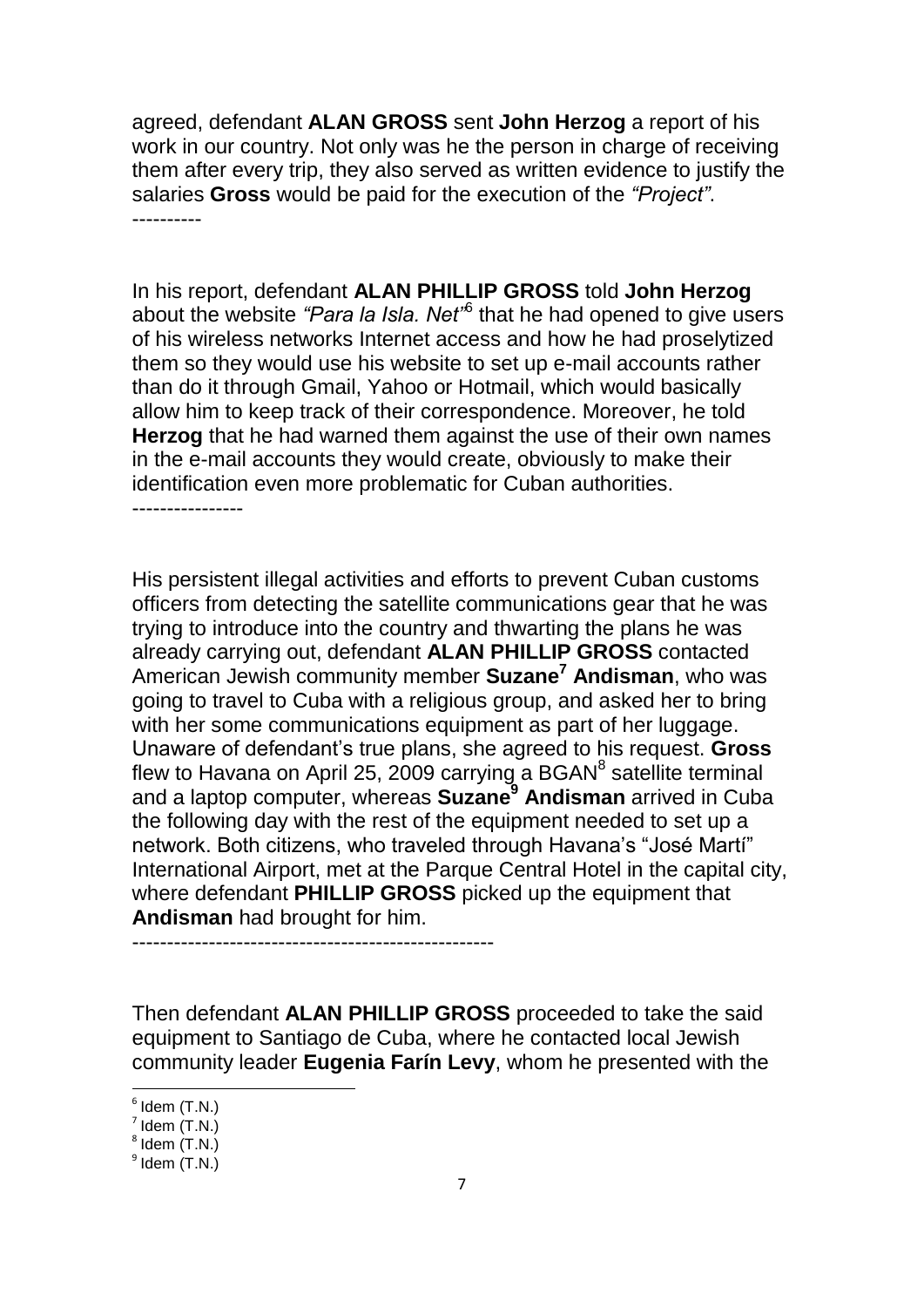devices, making her think that it was a *"donation to improve communication between Jewish communities"*, right before he installed them in the premises of the city's Jewish community at 253 Corona St. between the streets Habana and Maceo, from where he tried to make it work, albeit unsuccessfully, since a connection element of the BGAN<sup>10</sup> system was damaged. He decided to leave the said equipment there, returned to Havana and then to the United States of America on May 4.

---------------------------------------------------------------------

After this trip and like he had done in previous ones, defendant **PHILLIP GROSS** sent his DAI sponsors a thorough report of his activities in Cuba, underlining among other details the identity and social function of the person he met in Santiago de Cuba, as well as the population of that province and its geographical distribution.---------- Persisting in his illegal activity, defendant **ALAN PHILLIP GROSS**  organized his third trip to Cuba to keep on introducing IT gear underhandedly and setting up wireless data networks with the abovementioned aim. In order to avoid detection by the Cuban customs, he contacted in advance from his office in the United States an American citizen named **Richard Klein**, another Jewish community member who would also travel to Cuba with a religious group, and asked him to carry some equipment in his luggage. **Richard Klein**  accepted without knowing defendant's true plans and traveled to Cuba with the said gear on June 4, 2009, whereas defendant arrived on the same day but on a separate flight to avoid drawing attention from the customs officers at Havana's "José Martí" International Airport. -----------

Once in Cuba, defendant **ALAN PHILLIP GROSS** picked up the infocommunications equipment brought by **Richard Klein** –which also  $included$  a BGAN $<sup>11</sup>$  system that could be used to assemble another</sup> satellite communications network similar to the two previous ones– and traveled by road to Camagüey with all these items. There he contacted provincial Jewish community leader **Daniel Pernas Levy**, whom he told that it was a donation from the Jewish community in the United States to improve communication among Cuban Jewish communities, still hiding his true plans. With **Pernas**'s consent, defendant installed the equipment in the premises of the local synagogue, located at 365

 $10$  Idem (T.N.)

 $11$  Idem  $(T.N.)$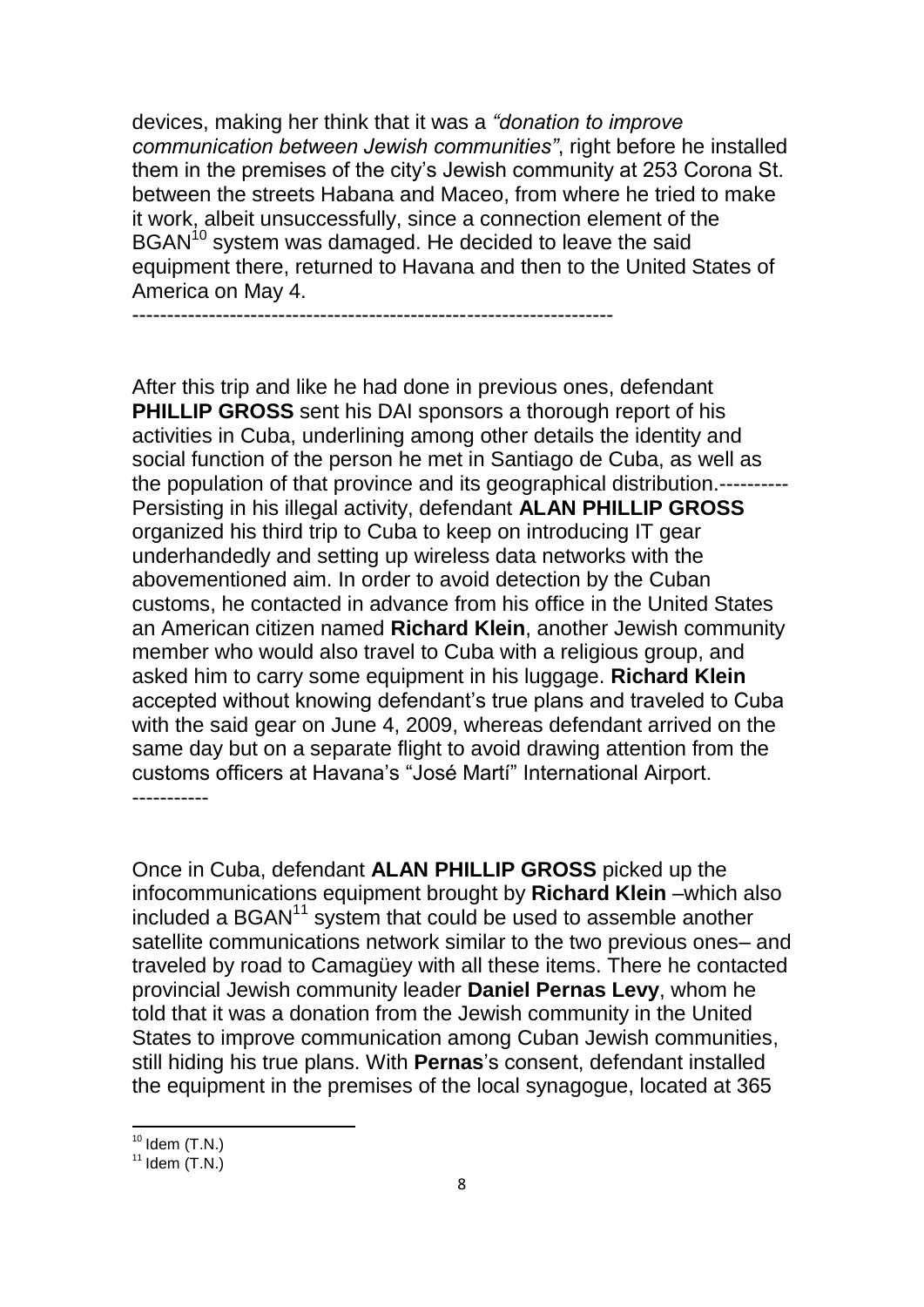Andrés López Sánchez St. between the streets Agüero and Capdevila, in the city of Camagüey, and thus set up a wireless satellite communications network that he tested for connectivity until he linked up with the Internet. After this he returned to Havana and flew to the United States May 18.

----------------------------------------------------------------- Upon arriving in the United States, defendant **PHILLIP GROSS**  submitted to his DAI sponsors, as instructed and in order to receive payment for his job, a detailed report of what he had done to take all the equipment to the cities of Santiago de Cuba and Camagüey without being detected by the Cuban authorities, describing his work in unequivocal terms as very risky and, among other things, warning that if the communication network he was setting up were found by the Cuban authorities *"the equipment would be confiscated and its users arrested"*.

---------------------------------------------------------------------------------

At this point, still imbued with his plans to establish underground wireless communications networks to facilitate data transmission and reception from and to Cuba as well as among individuals opposed to the revolutionary process, defendant **ALAN PHILLIP GROSS** wrote at an imprecise date an extensive document that he passworded "Joint9" and stored with others in his "Kingston" flash drive in June 2009 with the title *"How to communicate securely in repressive environments"*, directed, in his own words, *"to political activists who operate in nonpermissive environments and those who support their work"* and containing a whole methodology to be applied with such aims through advanced IT technologies like cell phones, digital cameras, computers, flash drives, e-mail, websites, IP packages, blogs and cybercafés, and providing both how-to instructions and tips regarding the most reliable programs and techniques. Defendant concluded that he had gathered related information, including "his and other colleagues' personal experience" to develop this document, the content of which is totally consistent with both the efforts defendant **PHILLIP GROSS** made to implement his Project *"Para la Isla"* and the infocommunications equipment he purchased to that end and the precautions he took to deploy them in Cuba.

------------------------------------------------------------------

Defendant **ALAN GROSS** traveled again to Cuba from July 22 to 30 and from November 24 until December 3, the day of his arrest. He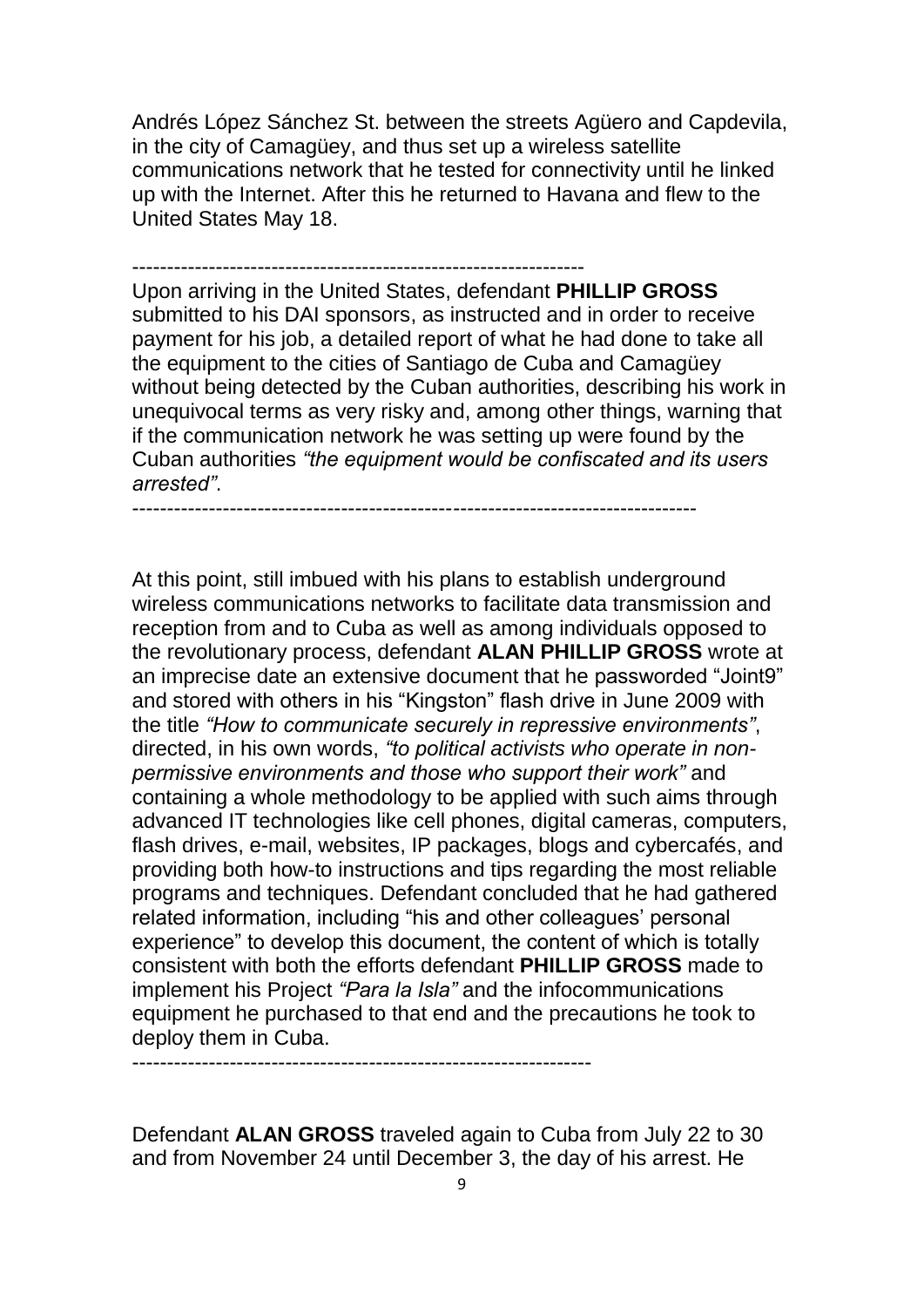went to Havana, Santiago de Cuba and Camagüey, the cities where he had set up web-based satellite networks for counterrevolutionary purposes, in order to choose and train more users in the operation and upkeep of the systems, following to the letter the guidelines of his contract with DAI concerning the report he had to submit after each trip to secure his compensation, which upon the Project's completion was to be USD \$258,264.00. That sum and his activities demonstrate the lucrative, conspiratorial, and covert nature of his actions to put up a technological infrastructure almost impossible to detect by the Cuban authorities and conducive to the ultimate goal of the abovementioned American agencies and of the U.S. government itself: to undermine Cuba's constitutional order and cripple the State's independence. -------

In November 2009, while defendant **PHILLIP GROSS** was still in the United States of America, he received a phone call from **Akram Elias**, an American citizen and former Grand Officer of the Washington Masonic Lodge who is noted for his distinct opposition to the Cuban political system. **Elias** had called defendant on **John McCarthy**'s recommendation because of his interest in DAI's *"Cuba democracy program"*, so they agreed to meet and talk in a café near his office. In this meeting **Elias** said that he had thought of installing defendant's system in Cuban Masonic lodges, and they decided to meet in Havana in December that year to talk further on the occasion of a visit that **Akram Elias** would make to Cuba.

------------------------------------------------

On December 2, 2009, defendant **ALAN PHILLIP GROSS** and the said American citizen **Akram Elias** arranged to meet at the "Hotel Nacional de Cuba" and picked up where they had left in Washington with a view to extending the former's Project to Cuban Masonic lodges. They agreed to meet again and put the idea into final form, but this meeting never took place because in the evening of December 3 defendant **ALAN PHILLIP GROSS** was arrested by the Cuban authorities and found in possession of two flash drives –one a "Micro Center" and the other a "Kingston"– with most of the documents related to defendant's projects against the Cuban State. --------------------

On every trip he made to smuggle infocommunications equipment in the country, either by himself or using third persons, defendant **ALAN**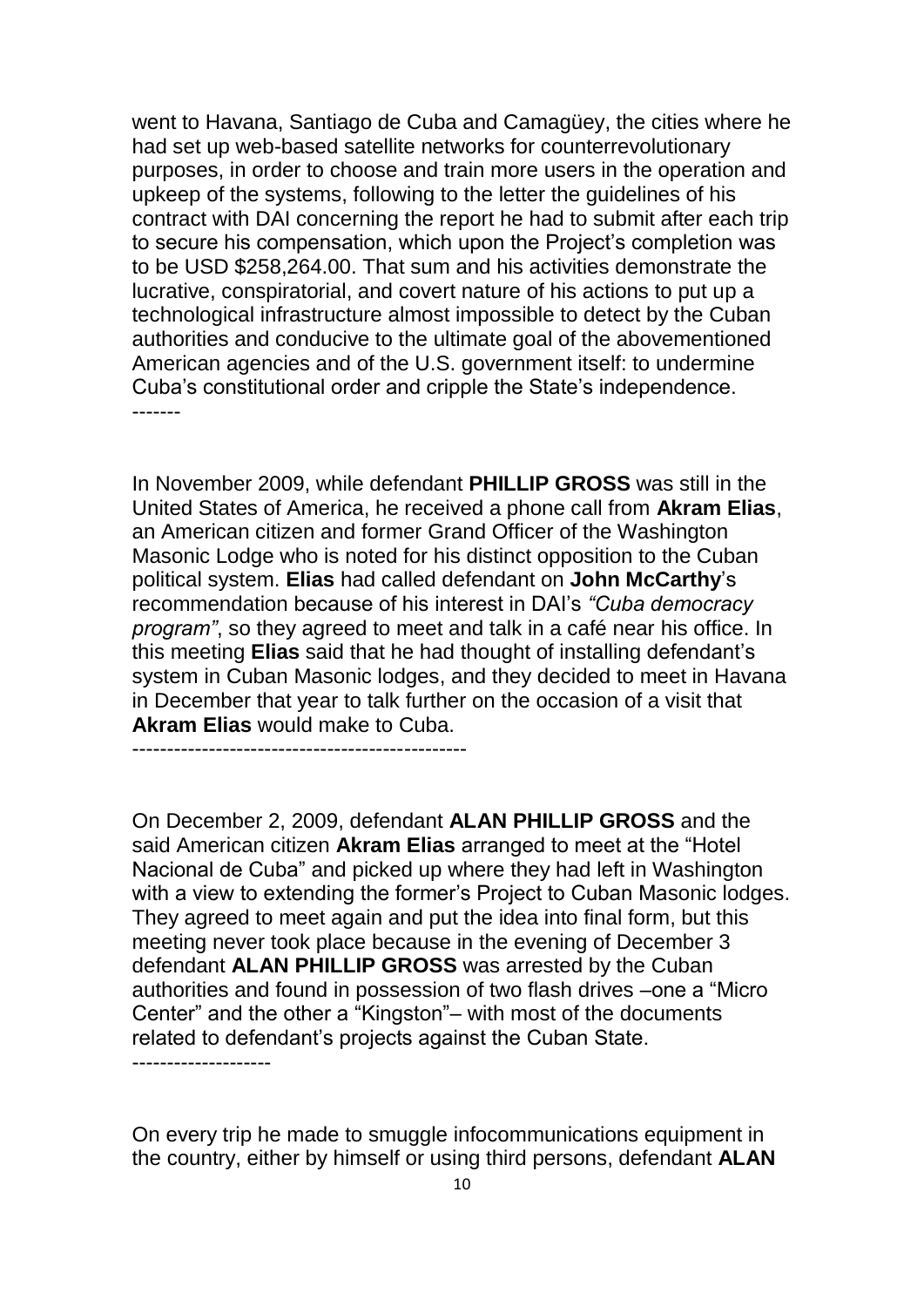**P. GROSS** traveled to Cuba on a tourist visa, so he was compelled to declare what he carried to the Cuban customs officers. However, he failed to do so, deciding instead to introducing them into the country in secret to assemble the aforesaid wireless satellite communication networks and select or train people in their operation and upkeep. Following his arrest, the authorities in charge of the investigation made a search of the three places where he had installed the said wireless networks and seized three Hughes 9201 BGAN<sup>12</sup> systems and their cards, leads and batteries; three laptop computers (two Apple and one MACBOOK) with their AC supply lines and transformers; three Routers (one Workgroup Switch Linksys; one Cisco Linksys with its own AC supply line and transformer, model LS120V-15 ALE; and a wireless Ruckus, model Zone Director 1000, also fitted with its AC supply line and transformer); thirteen 8320 Blackberry<sup>13</sup> cell phones with their hands-free devices, earphones, battery chargers, SIM and microSD cards; six Wester<sup>14</sup> Digital external hard drives with their connecting cables; two Polycom multi-conference intercoms; two Logitech web cameras; a Radio Saack<sup>15</sup> radio-frequency modulators; fourteen Ruckus wireless transmitters or access points, all with their networking cables, power supply lines and transformers; ten Apple iPod devices; a Clarisys Internet protocol telephone with its USB cable; a 2-Gb "Kingston" flash drive; a Magic Jack modem with USB port; a pair of Logitech earphones with built-in microphone; a Clarisys telephone with a phone line No. 202-280-7647; a Cisco router with its supply line and transformer; a Linksys wireless switch with its supply line and transformer; a Cisco Linksys router with its supply line and transformer; a mobile telephone charger with its connecting cable; a Linksys switch with its supply line and transformer; a Logitech mouse; a green Eddier<sup>16</sup> Bauer compass; a Corning Data CP 0520 transformer with a Belkin F5U 404-BLK connection equipment fitted with four USB ports; a Clarisys IP telephone with its connecting cable; six AC adapters; four Wonpro AC adapters; two flash drives (one "Kingston and one "Micro Center"; a router with its supply line and transformer; and a white adapter cable with two USB ports.

-------------------------------------------------

Defendant **ALAN PHILLIP GROSS**, 61, whose personal details have been expressly described above, is a Sociology graduate from the

 $12$  Idem (T.N.)

 $13$  Idem  $(T.N.)$ 

 $14$  Idem  $(T.N.)$ 

 $15$  Idem  $(T.N.)$ 

 $16$  Idem  $(T.N.)$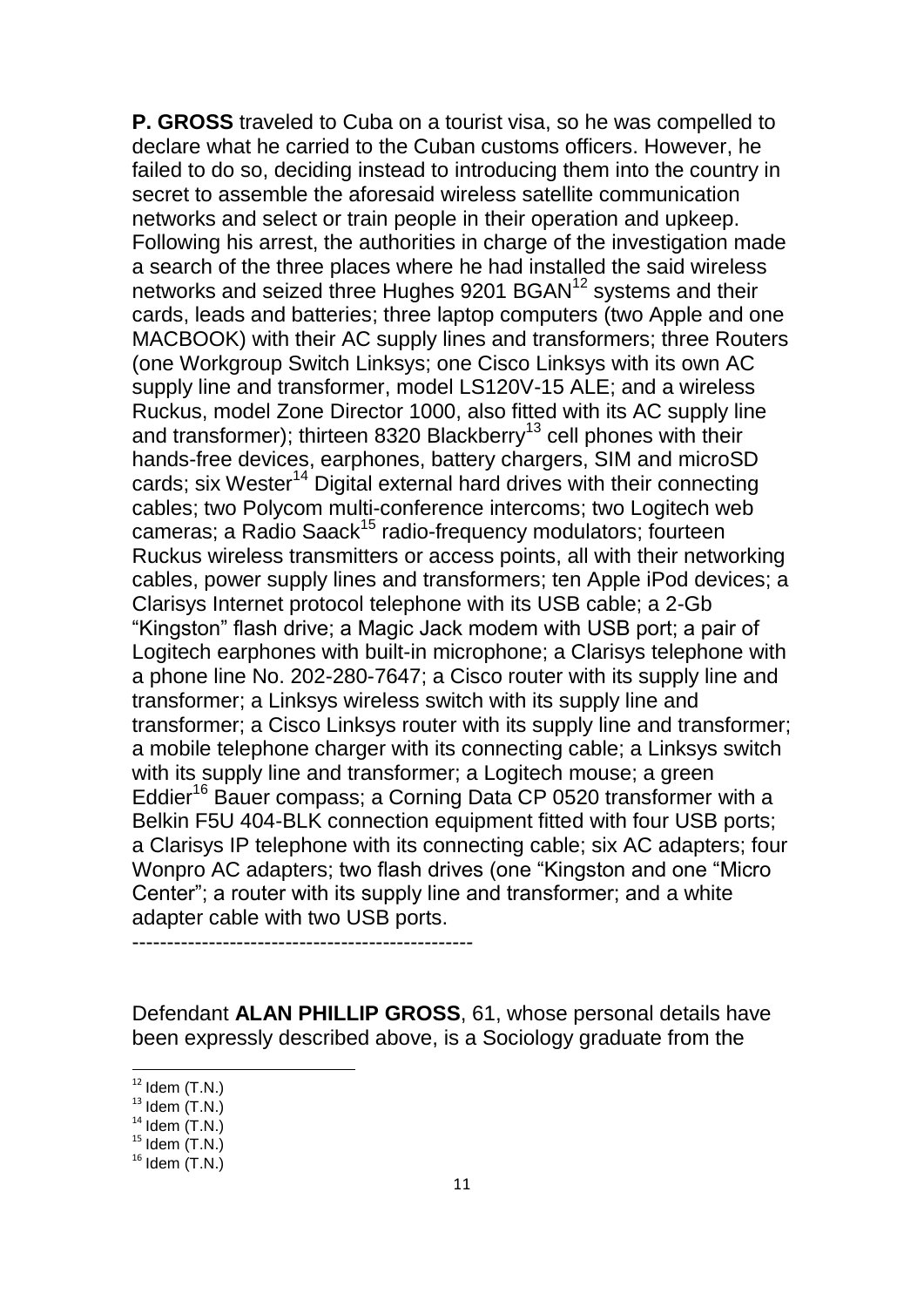University of Maryland who earned a Master's Degree of social work from "Virginia Commonwealth University School of Social Work", where he has also been an associate professor. He was a member of Maryland's "Bethesda Jewish Federation" and the BBYO, and has been senior partner or manager of various U.S. companies. At the time of these events he owned "Joint Business Development Center, LLC", a company based in Maryland, United States. He has traveled to more than fifty countries in Africa, Europe, Asia and America, and has been hired by several USAID-funded institutions to install "VSAT" communications systems in countries like Iraq, Afghanistan and Pakistan and also sold these systems to military bases of the United States Army's National Guard, some of which have been deployed in the abovementioned countries. On one occasion he was directly hired by USAID to develop an economic feasibility study on the Israeli-Palestinian border while both countries were at war. In the 1990s, after the collapse of the socialist bloc in Eastern Europe, he was hired by some companies, enterprises and "Non-governmental Organizations (NGOs)" to carry out feasibility, economic and project studies to foster transition to capitalism. His behavior as a member of American society has been steadily acceptable and he has no criminal record in the Republic of Cuba.

----------------------------------------------------------------------

**SECOND CONCLUSION:** This Court has acted in the conviction that its ruling is based on proven facts supported by the vast documentary evidence recorded in the Preliminary Inquiry File; by the reports of the IT equipment that were introduced into Cuba by the defendant and seized from **William Miller Espinosa** at the Patronato synagogue in Havana and **Eugenia Farín Levy** at the Patronato synagogue in Santiago de Cuba, as well as some equipment seized from **David Pernas Levy** that defendant smuggled in the country and installed at the Patronato synagogue in the city of Camagüey, as clearly indicated on pages 5 to 7, 24 to 28, and 182 of the said Preliminary Inquiry File; by the arrest warrant issued for defendant **ALAN PHILLIP GROSS** stating the date, time, place and reasons for such arrest; by the search warrant issued against said defendant in the evening of December 3, 2009 –the day of his arrest– stating the seizure of, among other items, two flash drives (one "Kingston" and one "Micro Center") subsequently scanned by the police; and by the Report of personal belongings returned to defendant **ALAN GROSS**, described on pages 8 to 14 and 767 to 768, that bore no relation to the charges brought against him. Reference is also made in the court proceedings to defendant's passport No. 208021249 showing on pages 49 to 52 the dates of his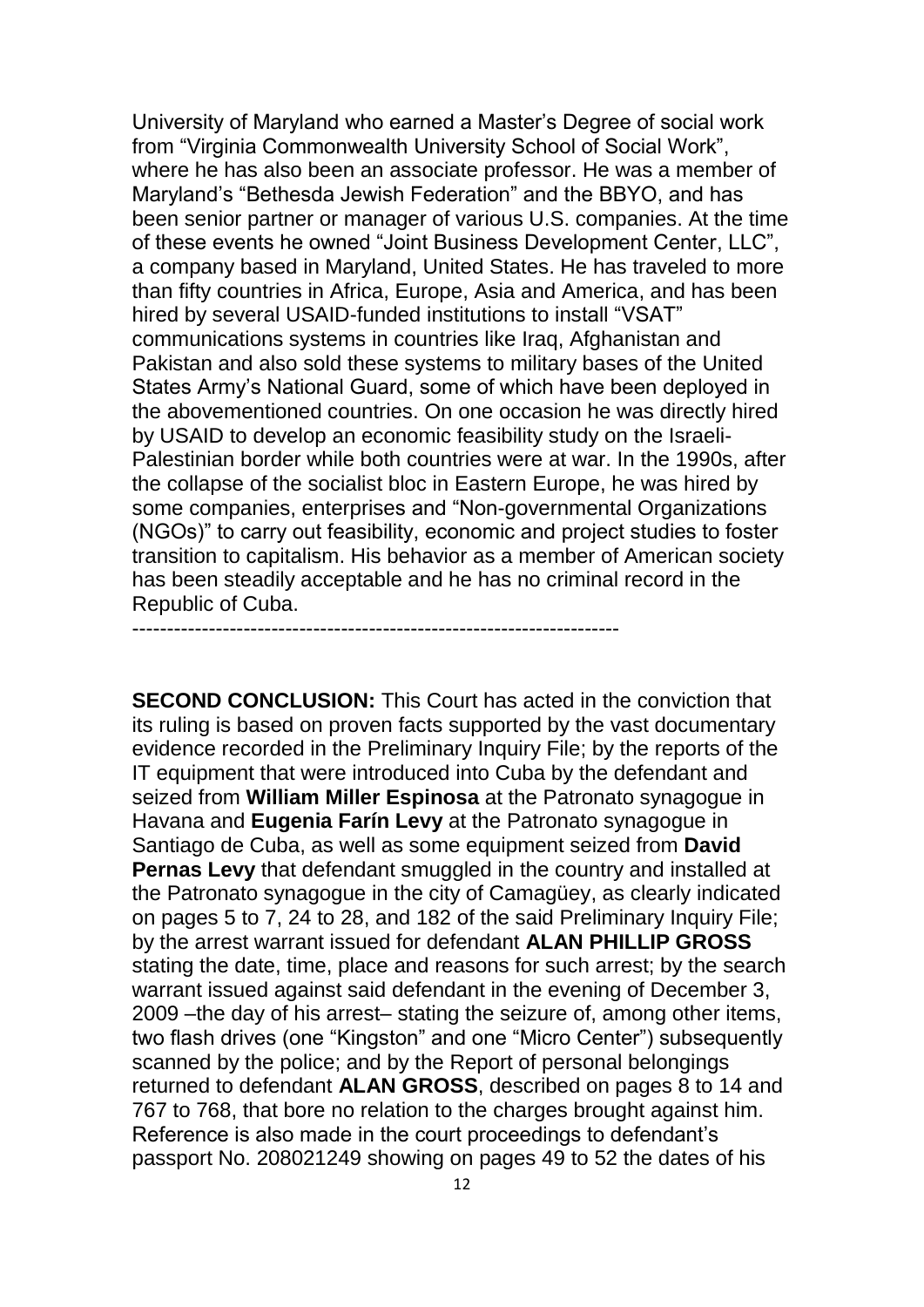arrivals to and departures from Cuba; the receipts issued by the staff of the various hotels in Havana, Santiago de Cuba and Camagüey where defendant **PHILLIP GROSS** the dates of which match those stated in the fact-finding report of his activities in Cuba (on pages 66, 144, 146, 147, 153, 343 and 345); the Certificate issued by the Legal Advisor of Havana's car rental Agencia Cubacar stating that from June 7 to 11, 2009 defendant rented a car from the said agency's office at Hotel Presidente in our capital city that he gave back in Santiago de Cuba (page 142); the Certificate issued by the Director of the Cuban Ministry of Information Technology and Communications' Agencia de Control y Supervisión (ACS)<sup>17</sup> as proof that defendant **ALAN PHILLIP GROSS**  never applied for a permit to set up satellite communications stations in Cuba (page 167); the Certificate issued by the Ministry of Justice's Registro Central de Sancionados<sup>18</sup> stating that defendant has no criminal record in the Republic of Cuba (page 113); the Report of Inspection of the "Kingston" flash drive seized from defendant the day of his arrest and five documents retrieved from it, as well as their official translation by Cuba's Equipo de Servicio de Traducción e Intérpretes<sup>19</sup> (Translation & Interpretation Service Teams, or ESTI), where defendant's intentions are exposed. Despite the defense attorney's objections to the way in which these documents were handled on grounds that "mirror" back-up copies should have been made in the presence of both defendant and a notary public to make sure that their content was not tampered with and all the parties involved in the trial had access to them –founding her arguments on doctrine and her own interpretation of Article 236 of the Criminal Procedural Law– the Court admitted the exhibits introduced by the prosecution because there are no provisions in the said legislation about the retrieval of digital material from this kind of hardware as an action ultimately contingent on the administrative methodological regulations of the chain of custody, which was not broken, since the serial numbers of the seized flash drives were not recorded but both devices were sealed in front of defendant **ALAN GROSS**, from whose evidentiary proceedings a report in English language was issued that he signed (page 23, Volume 1 of the Preliminary Inquiry File) before they were sent to the Central Criminal Laboratory for analysis and then returned in a duly sealed envelope to the Criminal Investigator in charge of the case, who opened the envelope in the presence of witnesses and prosecutors and showed defendant the retrieved documents, most of which he acknowledged to be his own and even

 $17$  Control and Supervision Agency (T.N.)

<sup>&</sup>lt;sup>18</sup> Central Register of Convicted Persons (T.N.)

 $19$  As written in the original (T.N.)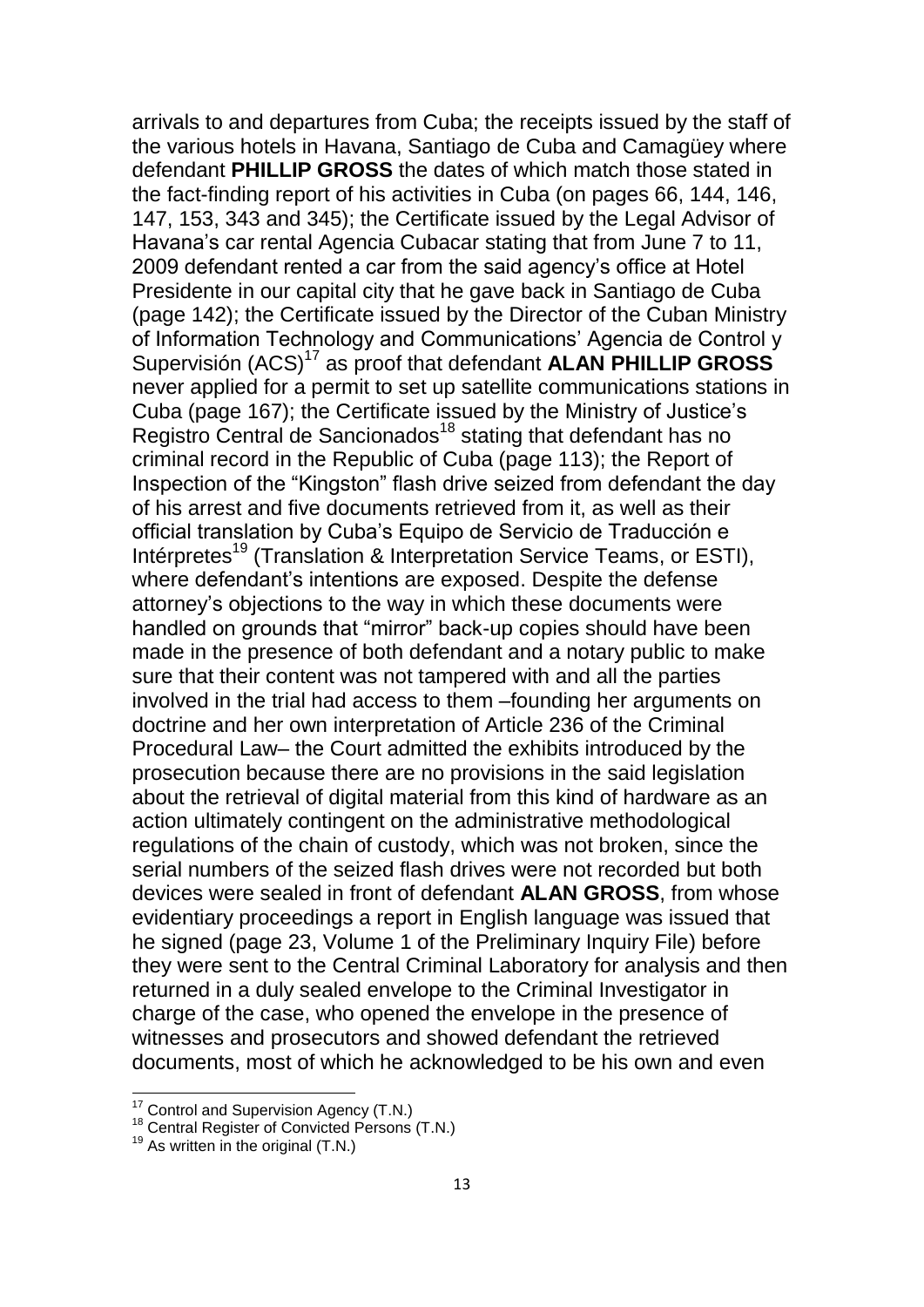discussed in greater detail (as evidenced by both the videotape exhibited in court to the trial judges and the relevant entries on pages 258 to 267, Volume 2, of the File, an English copy of which was also signed by defendant) with the exception of the one titled "How to communicate securely in repressive environments", although it had been stored in his "Kingston" flash drive with the password "Joint9", which partially matches the name of his company: "Joint Business Development Center", so the Court ruled on the basis of logical deductive reasoning that he had drafted the said document. In this connection, the unquestionable conclusion must be that the "Kingston" flash drive scanned by the experts was the one seized from defendant and their findings are therefore reliable, taking into account that they also covered the content of the documents and the obvious fact that the one titled *"Information and Communications Technology for Cuba: an Experimental Project"* is a detailed Project that served as the basis for the document subsequently approved by DAI, given the similarities underscored in the thorough reports that defendant submitted to this entity about the status of certain stages of his ongoing program *"Para la Isla"* and its furtive character, shown by a graduated scale of the likelihood and level of risk that the technological components used to put it into practice were detected and the notation at the bottom of each page with the warnings that *"All the information contained on this page is highly confidential and must not be disclosed or reproduced for distribution without the express consent in writing of JBDC LLC. Failure to fulfill this condition could cause irreparable harm to certain parties on the island"* and that "Government control over access to information by and communication among pro-democracy groups has made a great impact on the island's ability to make well-founded decisions and with the efficient use of current information and communication technology the possibility that social change would come about on the island and the possibility of supporting it would increase sooner rather than later" to explain the need to set up these IT networks and how related equipment would be brought to and spread across Cuba via trips of U.S. groups. Defendant's Project also included reporting after each of his five scheduled visits with a view to receiving payment for the various stages of execution and monitoring the activity of the "voters" in these networks, their regular contacts with each other and the information they accessed. Defendant's awareness of these goals is confirmed by a Letter he sent to Mr. Antonio Cabral at the Office of Foreign Assets Control describing his activities as part of USAID's *"Cuba Program"*<sup>20</sup>; his signature in the extremely confidential Nondisclosure Agreement between Joint Business Development Center

 $20$  Idem (T.N.)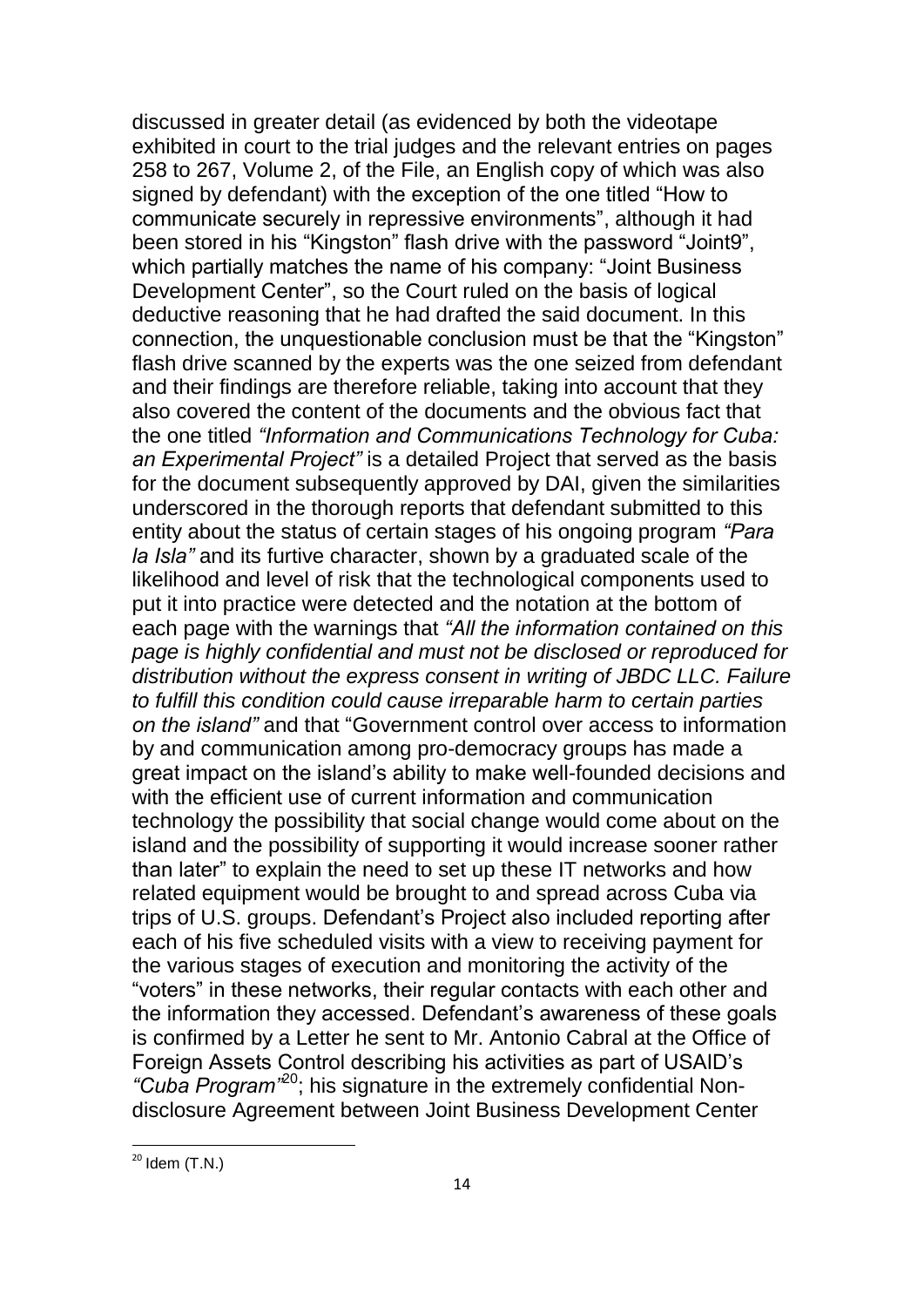(JBDC, the company he owns) and Development Alternatives Incorporated (DAI), also retrieved and openly reviewed (re pages 187 to 257 and 668 to 751); the Report of the Cuban Ministry of Foreign Affairs' Information Division including the full text of the markedly interfering speech delivered by USAID official Adolfo A. Franco posted in the Internet and the said Ministry's Certificate stating the content of the programs designed by both institutions, the funds USAID has allocated to PADF and the said U.S. agency's intentions to interfere in our country's affairs (pages 282 to 297); a document issued by the Legal Advisor of the Cuban Customs describing the steps to import BGAN<sup>21</sup> systems and the requisite authorization or permit of installation, use and operation from MIC's ACS (pages 337 to 341); the Certificates issued by the Cuban Immigration Authority stating the dates when U.S. citizens **Akram Elias**, **Suzanne Andisman** and **Richard Klein** arrived in and departed from Cuba, all of which match the case history. As declared in the report, the last two individuals were the ones who brought to Cuba in defendant's stead –at his request and unaware of his real plans– part of the equipment for the wireless networks defendant set up (pages 355, 359 and 363); the License that the U.S. Treasury Department granted defendant **ALAN GROSS** and a copy in Spanish translated by ESTI (pages 752 to 759); USAID's 2008 Cuba Program in the original English version and a copy in Spanish translated by ESTI, describing the whole doctrine that this federal entity has developed for Cuba and making it clear that its prime goal is to overthrow the socialist State endorsed by the Cuban Constitution and restore capitalism in our country, a clear interfering attitude in violation of the Cuban State's sovereignty (pages 1132 to 1313); the personal files of U.S. citizens **John Mc Carthy**<sup>22</sup> , **Marc Wachtenheim**, **Akram Elias** and **John Herzog**, all of them related to U.S. government agencies (pages 1370 to 1377); the photograph of a table itemizing the gear defendant **ALAN PHILLIP GROSS** introduced surreptitiously into Cuba (pages 1392 to 1461); a Certificate issued by the Legal Affairs Division of the Cuban Customs stating that the Customs Declaration signed by defendant **PHILLIP GROSS** is a mandatory document any passenger has to fill to import other people's items and products and that the acting customs inspector failed to retain the article defendant declared as a MODEM and instructed him to pay ordinary import duties in CADECA $^{23}$  instead, adding that defendant never stated in his Customs Declaration that he was in fact importing satellite equipment, otherwise subject to retention under Resolution No. 10 of 2006 issued

 $21$  Idem  $(T.N.)$ 

 $22$  Idem  $(T.N.)$ 

 $23$  Cuba's foreign exchange office (T.N.)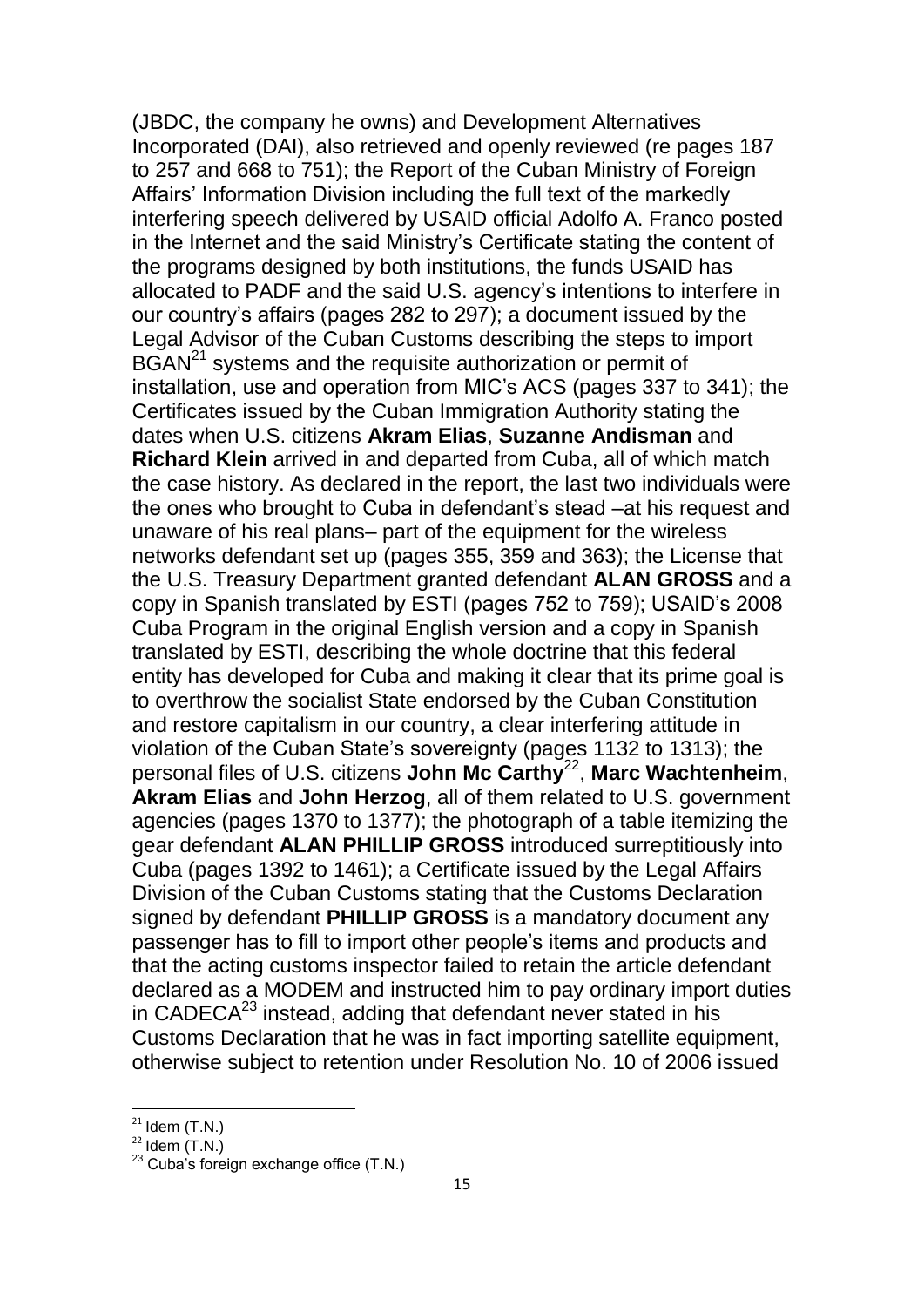by MIC; a document listing the statutes of JBDC LLC, the title deed to the said company, and a statement of profits and losses together with an estimate of the deficit incurred in these lines and the company's venture capital in 2008; a sworn statement from defendant's wife **Judith Gross**, of February 23 of this year, in which she explains the situation of her family, provides details on the presentation of a lawsuit against DAI, and apologizes for any harm her husband's activity might have done to the Cuban people; and a sworn statement from attorneyat-law Stephen I. Glover, a partner of the Washington, D.C.-based Gibson Dunn firm, offering details about the common use in the United States of non-disclosure agreements, like the one defendant **ALAN GROSS**' company signed with DAI, to prevent trade secrets from being revealed to third parties and competitors, unlike this case, since **PHILLIP GROSS**' contract with DAI was not related to any business deal, as evidenced by the notation at the bottom of each page the abovementioned warning that the Project was highly confidential and that "irreparable harm" could be caused to certain parties if it were disclosed, which proves defendant was aware of its political and subversive nature against Cuba. Other documents were also appraised that do credit to defendant's proper social behavior in his society (pages 51 to 84 of the case file).

This Court also took into account the convincing material evidence gathered and documented in the preparatory stage of this criminal process and presented during the oral proceedings by the appointed experts, who ratified without exception all the reports produced by the investigation, including the expert report of the graphologist about defendant **PHILLIP GROSS**' handwritten documents that reveal traits of his personality, described by specialist Marlene López Capote; authentication analyses of both defendant's passport No. 208021249 and texts in English that he wrote and signed describing some of his activities and purposes on Cuban soil, which match his account of the facts, his links with USAID, and his own admission that the agency's Cuba policy is wrong (pages 106 to110 and 305 to 314); the computer expert's report about the technical condition and data use and retrieval capability presented by specialist Ramsés Dupuy Mercader, which prove that except for the BGAM<sup>24</sup> terminal deployed in Santiago de Cuba all the reportedly seized IT equipment –namely three BGAN<sup>25</sup> systems, microcomputers, "BlackBerry" and "Clarisys" cell phones with

-----------------------------------------

 $24$  As written in the original (T.N.)

 $25$  Idem (T.N.)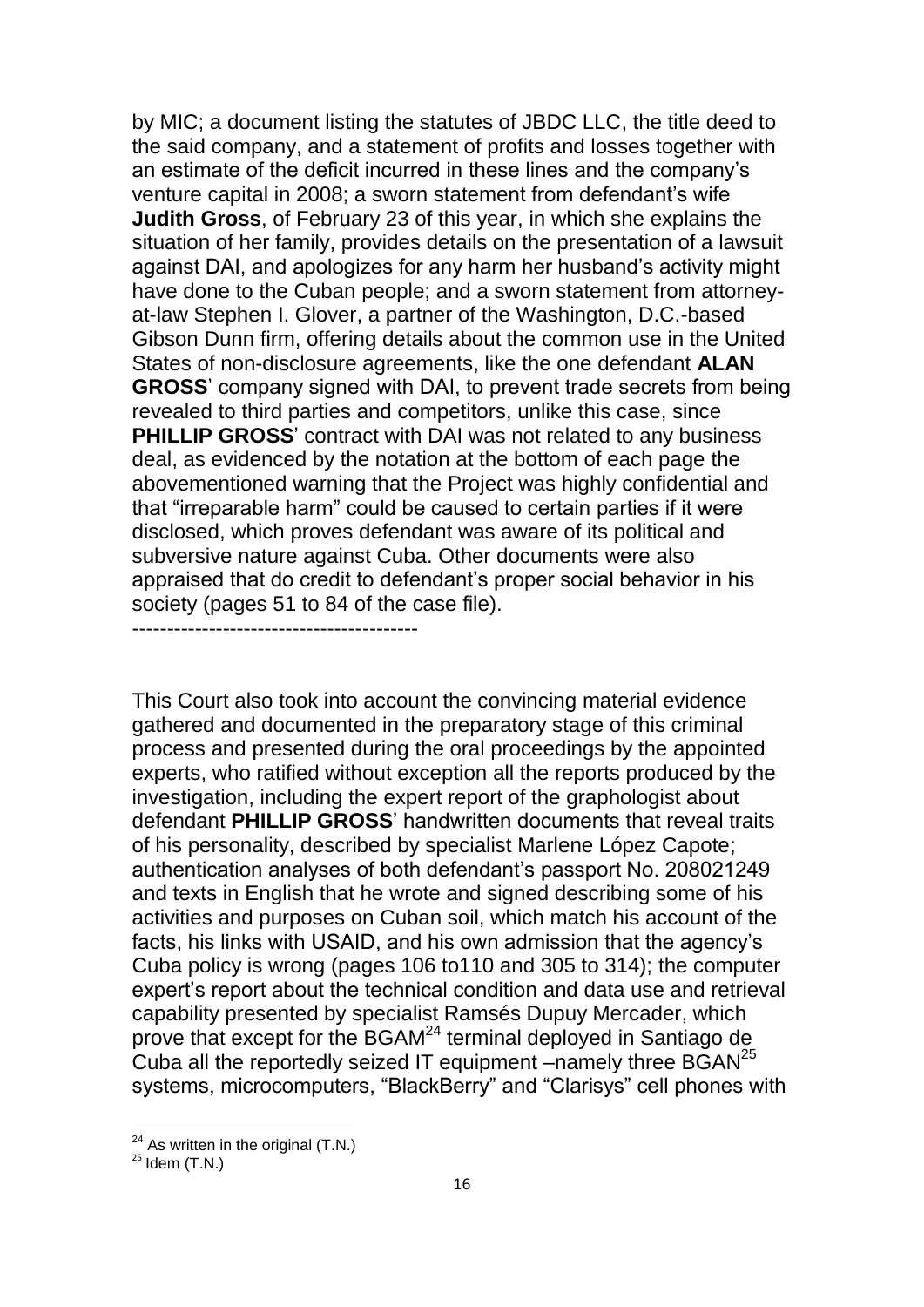their chargers, switches, wireless routers, webcams, Ipods $^{26}$  and other accessories– are fit for use and furnished with a whole range of functions that include GPS, photographic camera, advanced datatransfer optimizing packet switching, and e-mail and Internet service through a single connection, all of which are leading-edge technology for equipment directly connectable to a satellite that makes it possible to assemble a hi-fi network and difficult to detect the transmission and reception of e-mail messages, data and video files. Included therein were text formats that mentioned USAID, pictures showing steps to set up wireless communications networks with last-generation means, password-protected files related to the Project that defendant designed and called "Para la Isla", and his personal CV, which listed the countries where he had worked. The computer expert's data-retrieval work on the "Kingston" flash drive seized from defendant upon his arrest found five "Word" documents authored by defendant **ALAN PHILLIP GROSS** and **E. Kelly Hard** at the behest of the organizations "JBDC", "A. P. Gross & Company, Inc." and "BAE SYSTEM", and mentioning **John Herzog**, **Mr. Antonio Cabral**, "USAID" and "DAI". Another inspection made by the computer expert on the operational status, fitness for use and data-retrieval capability of this and the other "Micro Center" flash drive also seized from defendant allowed the retrieval of folders with documents originally written in English and subsequently attached to the Preliminary Inquiry File together with a Spanish translation, already mentioned in this report as documentary evidence (pages 184 and 185, 435 to 666, and 771 to 1105); the expert opinion about the deployment and unsupervised use of BGAN<sup>27</sup> terminals, wireless WiFi networks and accessories and their integration into personal networks not authorized to operate in our national territory, presented by Eng. Moises Cortes Escobar, a senior specialist on Control and Regulation from MIC who pointed out that the abovementioned individuals imported and activated these networks without the requisite authorization in violation of the current legislation, adding that as a result of the well-known blockade imposed on Cuba and kept in place by successive U.S. governments our country has had limited access to the state-of-the-art technology we would need to further develop computer science and thus make digital networks more accessible and stressing the fact that wireless satellite communications are hard to detect because they connect directly to the satellites and can therefore operate outside domestic channels (pages 322 to 333). His conclusion was seconded by Legal Advisors Zenaida Marrero Ponce de León and Carmen María de los Reyes Ramos, from MIC and

 $26$  Idem (T.N.)

 $27$  Idem  $(T.N.)$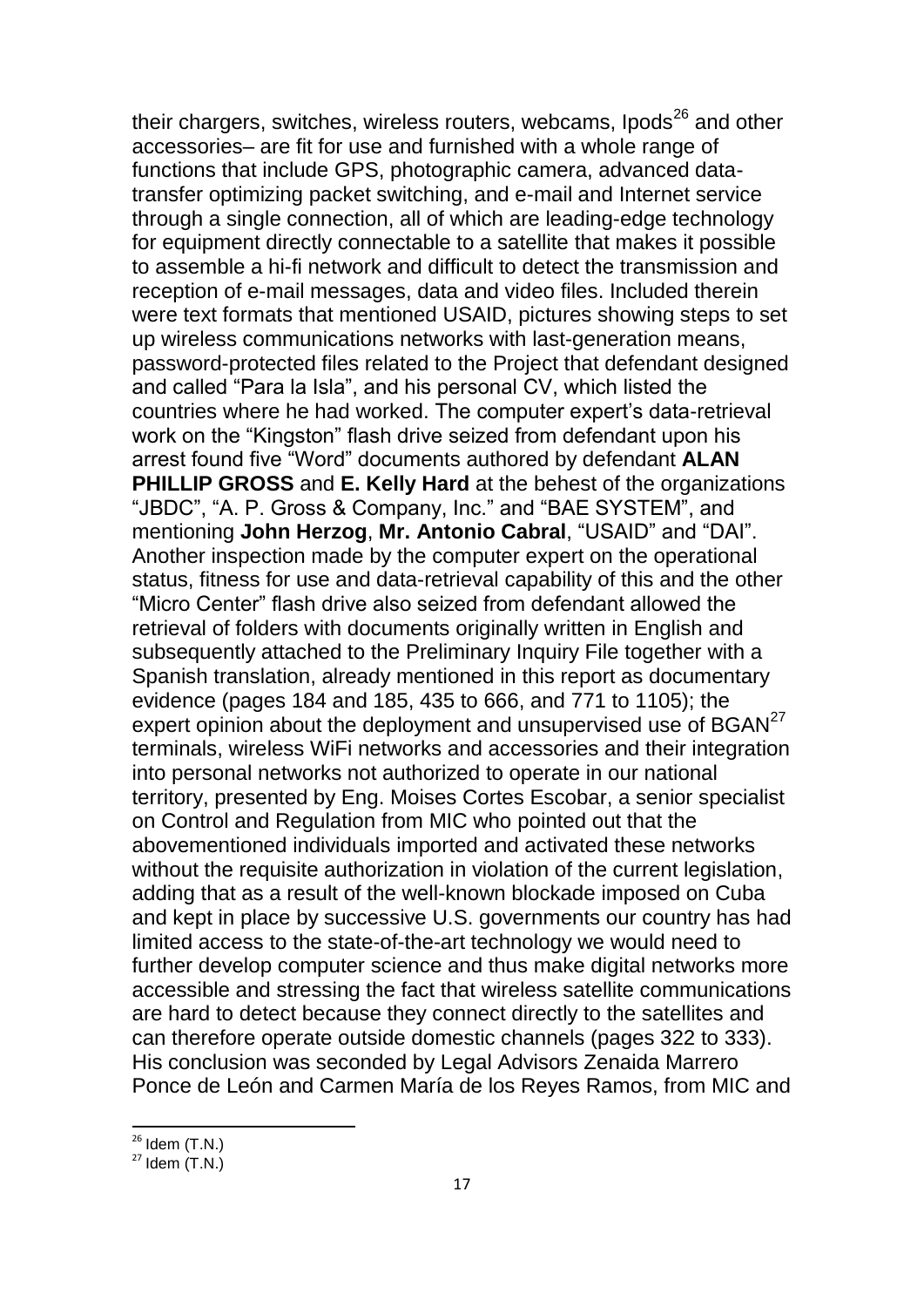the Cuban Customs, respectively, who cited the current legal standards that govern this subject and especially the ones violated by defendant. The former emphasized that all computer networks must be registered with the Internet Environment Provider Register and underscored that the "BGAN"<sup>28</sup> are on the list of equipment that must be approved by MIC's ACS prior to their import in accordance with the abovementioned Resolution No. 10 of 2006 issued by the Minister of Information Technology and Communications, which was confirmed by the Court, particularly in light of the latter's statements as to the fact that this equipment is essentially a satellite receiving station (pages 117 to 140). Also heard was a deposition by Daniel Motola Pedroso, an expert of the Havana synagogue library staff, who explained that the phrase *"If not now, when"* found in defendant's website dates back to more than 2,000 years ago and comes from a maxim of the Rabbi Hillel that appears in Chapter One of Verse 14 of the Talmud Pirke Avot but he did not understand why it was placed on a website of a non-religious project or why it was accompanied by the phrase, *"The future of Cuba is now"* and the Cuban national flag; and a lecture given by Dr. Manuel Havia Frasquieri, a Researcher and Expert with Centro de Estudios de la Seguridad del Estado<sup>29</sup>, who talked about a topic he covered in his expert's report "La USAID, arma clave de la Guerra Sucia" (USAID, a key weapon in a dirty war) and described in detail the apparently altruistic missions undertaken by this office of the U.S. government as confirmation of the facts of this case regarding USAID's actions against Cuba in its capacity as a tool of the U.S. government's interfering policies and the funds allocated to this effect. He said that USAID is furnishing certain sectors –in the hope of having influence over them– with IT equipment likely to go undetected by the national authorities and remarked that in the last few years the figures "private contractor" and "NGO" have been reinforced in these agencies as a way to benefit from the budgets approved for that purpose.

Likewise, the Court heard the testimony given by witness William Miller Espinosa, member of the Cuban Jewish community, who held that defendant was introduced to him by other Americans he knows from the "Bet Shalon" synagogue, located in Havana's Plaza de la Revolución Municipality, and told him that his intention was to develop a project that would improve communication among, and Internet access by, Cuban Jewish communities, and to that end gave him some

**.** 

----------------

 $28$  Idem (T.N.)

<sup>&</sup>lt;sup>29</sup> State Security Study Center (T.N.)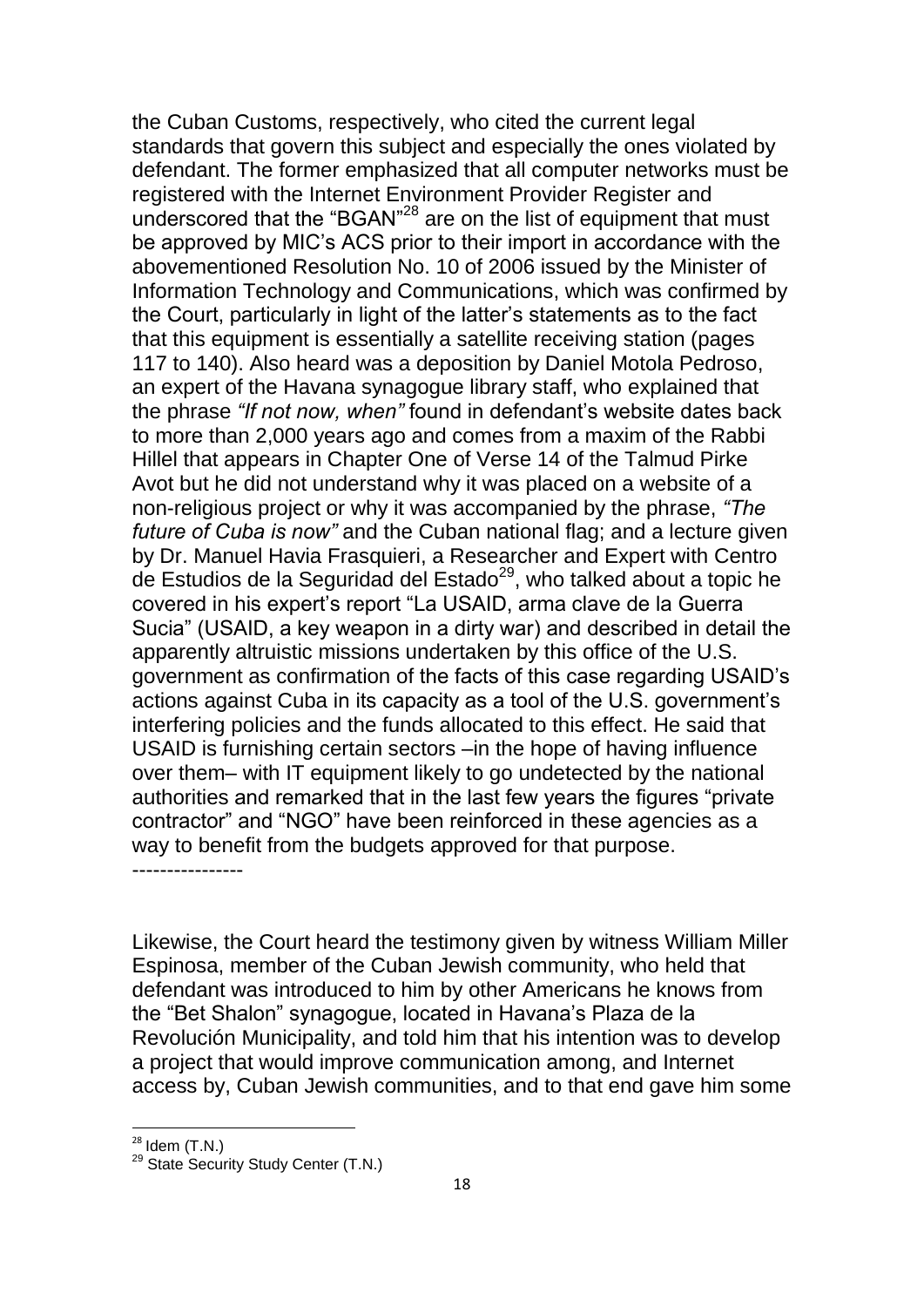devices that included the "BGAN"<sup>30</sup> and the "BlackBerry" cell phones, which defendant himself installed later on to set up a wireless satellite communications network. He testified that defendant also told him that the name of his project was "Para la Isla" and had a website, and he could confirm in a trip to Santiago de Cuba that defendant had set up a similar system in the local synagogue, as corroborated by witnesses Jeiro Montagne Babani and Fernando Cheong Cisnar. Also heard were depositions by witness Enma Farín Levy –sister of Santiago de Cuba Jewish community leader Eugenia Farín Levy, who was not in Cuba and could not attend the trial– who described how defendant delivered some communications and data storage devices to her synagogue in Santiago de Cuba, including a "BGAN"<sup>31</sup>, and installed a wireless network as part of what he called a project arranged with the Gran Patronato synagogue in Havana, which confirmed, when checked against defendant's past similar activity, that he had a preconceived plan in mind; David Pernas Levy and Diana María Barrero Basalt, president and member of the Camagüey Jewish community respectively, who said that they had heard about defendant **PHILLIP GROSS**' visit in an e-mail received from an American citizen of their acquaintance, and that he had visited their synagogue on the date established in the report, carrying with him communications equipment like the "BGAN"<sup>32</sup>, which he set up and tried, albeit to no avail, to contact with the outside world, and that he had come again to their building months later and this time installed the wireless network correctly and left them an instruction manual in Spanish, telling them they would learn little by little to operate the equipment; Bárbara María Miró Zamora, a taxi driver defendant used several times, who said to be unaware of his subversive activity; Jose Manuel Collera Vento, who testified that between 2000 and 2002, in his capacity as Freemason, he met in Cuba the U.S. citizens **Curtin Winsor** and **Akram Elias**, who in turn introduced him to **Marc Wachtenheim** on a trip he made to the United States at their invitation, and then they met in Cuba again and went together to meetings in Masonic lodges, until the day that defendant **ALAN PHILLIP GROSS** visited the Gran Logia de Cuba at the instance of **Wachtenheim** carrying a video camera and some medicines. He testified further that while in the United States he visited with **Marc Wachtenheim** the headquarters of the National Security Council at the White House and the U.S. State Department and was received by high officials such as **Douglas Mcfears**<sup>33</sup>, Assistant

 $30$  As written in the original (T.N.)

 $31$  Idem  $(T.N.)$ 

 $32$  Idem  $(T.N.)$ 

 $33$  Idem  $(T.N.)$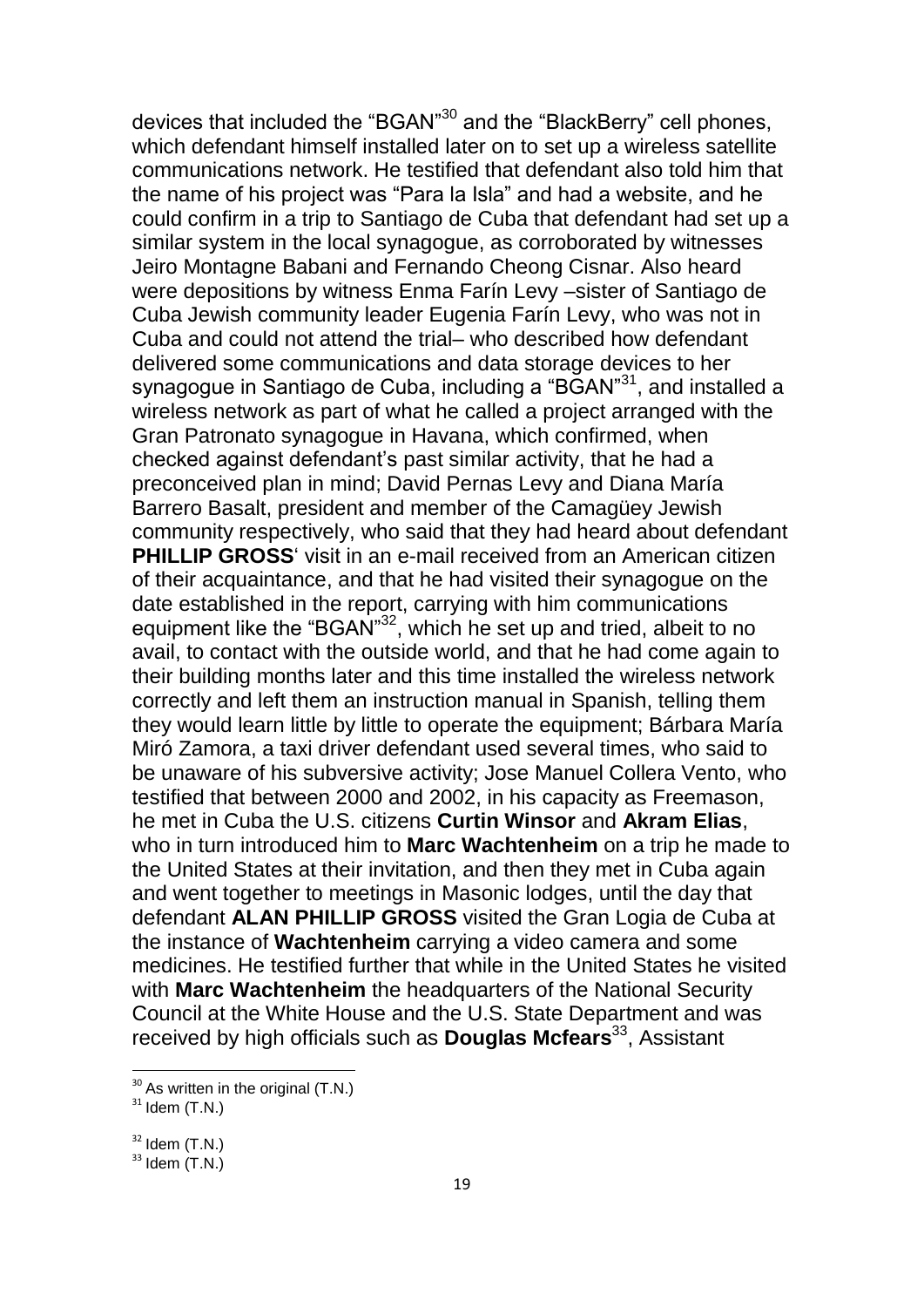Secretary of State **Otto Reich**, and *"Center for a Free Cuba"* executive director **Frank Calzon**, who told him straightforwardly of the need to put an end to the Cuban revolutionary process and lay the foundations of a political transition in the island, where they had USAID-funded plans underway –as he learned from **Wachtenheim**, **Winsor** and **Akram**– to set up wireless computer networks at Masonic lodges in order to send political information undetectable by the Cuban State, and later on received news from **Marc Wachtenheim** himself of the arrest of a foundation member that he assumed was **ALAN P. GROSS**. Collera also said he was paid USD \$250.00 every month as payment to recruit Cubans who would be trained in the use of IT technology provided by USAID and awarded a medal by the Republican Committee of the Congress, and went on to reveal himself as Cuban State security agent "Gerardo". Furthermore, the Court heard witness Raúl Antonio Capote Fernández, who said that in 2005 the First Secretary of Press and Culture of the U.S. Interests Section introduced him to **March Wachtenheim**, at the time Director of the "Cuba Program" at the Washington-based "Pan American Development Foundation" (PADF), who subsequently sent him e-mails requesting information about current Cuban issues, the coverage of satellite receivers in cities and neighborhoods and ways to conceal them, and the needs in terms of materials and technologies to increase their use by Cuban citizens, as well as a "BGAN"<sup>34</sup> satellite communications equipment on April 25, 2008 that he used to contact **Wachtenheim** until it broke down and an individual named René Greenwald, who was his liaison with **Marc Wachtenheim**, told Capote that the person he should see for a replacement was **ALAN PHILLIP GROSS**, who had been detained in Havana after committing a series of careless errors. Capote testified that he received money and technological supplies for his work for PADF, and also revealed himself as Cuban State security agent "Daniel"; a deposition by Carlos Remis Chong, the criminal investigator in charge of this case, who ratified what his conclusions in his final report –attached to the Preliminary Inquiry File– and gave a detailed explanation of the main steps of his investigation, defendant's part in the crimes imputed to him, the links between DAI and USAID as well as between defendant and **Marc Wachtenheim** and other notorious enemies of the Cuban Revolution who work for these agencies and their projects, intended to change the Cuban political system for capitalism.

--------------------------------------------------------------------------------

 $34$  Idem (T.N.)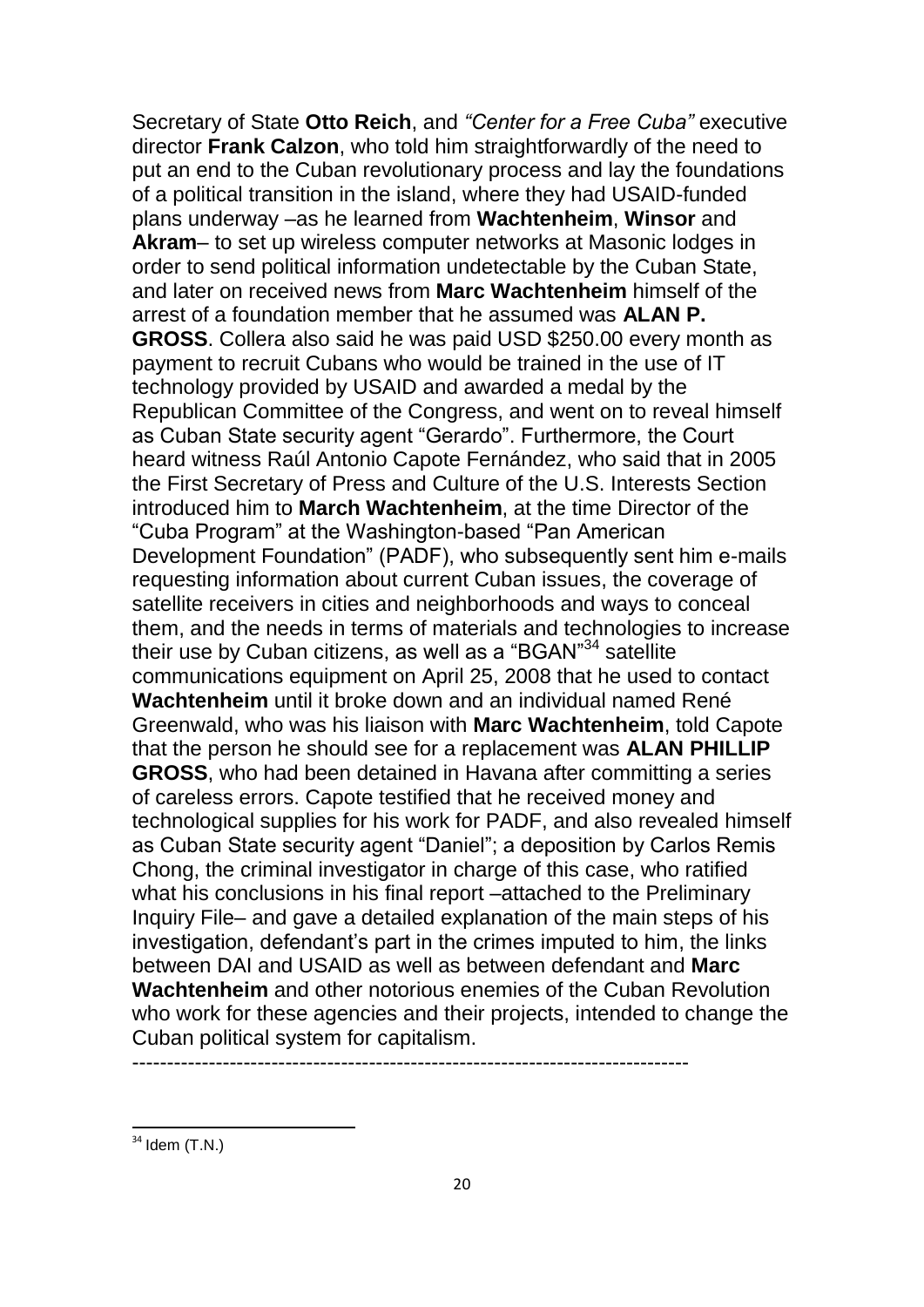The Court also took into consideration the testimony freely provided by defendant **ALAN PHILLIP GROSS**, who admitted to having signed a non-disclosure agreement under which he developed a project for Development Alternatives Incorporated that envisaged the setting-up of wireless networks in Cuba, but DAI used him without warning him of the legal consequences that could result from such activities in this country, where he brought the equipment required to do so and used third persons to install the said networks in the Havana, Camagüey and Santiago de Cuba synagogues and, as part of and before he started his project, he opened a website In "Google" that he called "Para la Isla. Net"<sup>35</sup>. However, defendant appeared evasive regarding the true import of the charges laid against him, as was his right to testify in a way that served his case, and claimed that he was not aware of the real political content of his project and that the project approved by DAI and actually carried out by him was different from that described in the proposal found on his flash drive, although in reality it is all part of a single project with specific and fundamentally political goals, which are clear in the aforesaid warnings that he put on each page and his reports to both DAI Subcontracts Manager **John Herzog** and **Antonio Cabral** from the United States Office of Foreign Assets Control, already recovered and studied before being attached to the proceedings, and defendant's actions, the IT equipment he purchased and the steps he took to deploy them in Cuba differed hardly at all from the *"Para la Isla"* project proposal, which agrees with the uncovered document *"How to communicate securely in repressive environments"* that according to him was directed to *"political activists who operate in non-permissive environments and those who support their work"* and contained a whole methodology to be applied with such aims but he denied writing, although the Court concluded for the reasons explained herein that he did indeed write the document and that what is certain is that his part of the plan was to set up IT technological infrastructure without the Cuban authorities noticing for the purpose of advancing the U.S. government's goals toward Cuba as described in the account of the facts, not the direct recruitment of counterrevolutionary elements, since his professional profile is not consistent with the organization of subversive provocations, although his activities were no doubt an attempt to make an effective contribution to such goals. The Court also deemed insubstantial, and therefore hardly credible, that defendant used third parties, from whom he concealed his real intentions, to pass through Customs some cell phones and devices needed to assemble

 $35$  Idem (T.N.)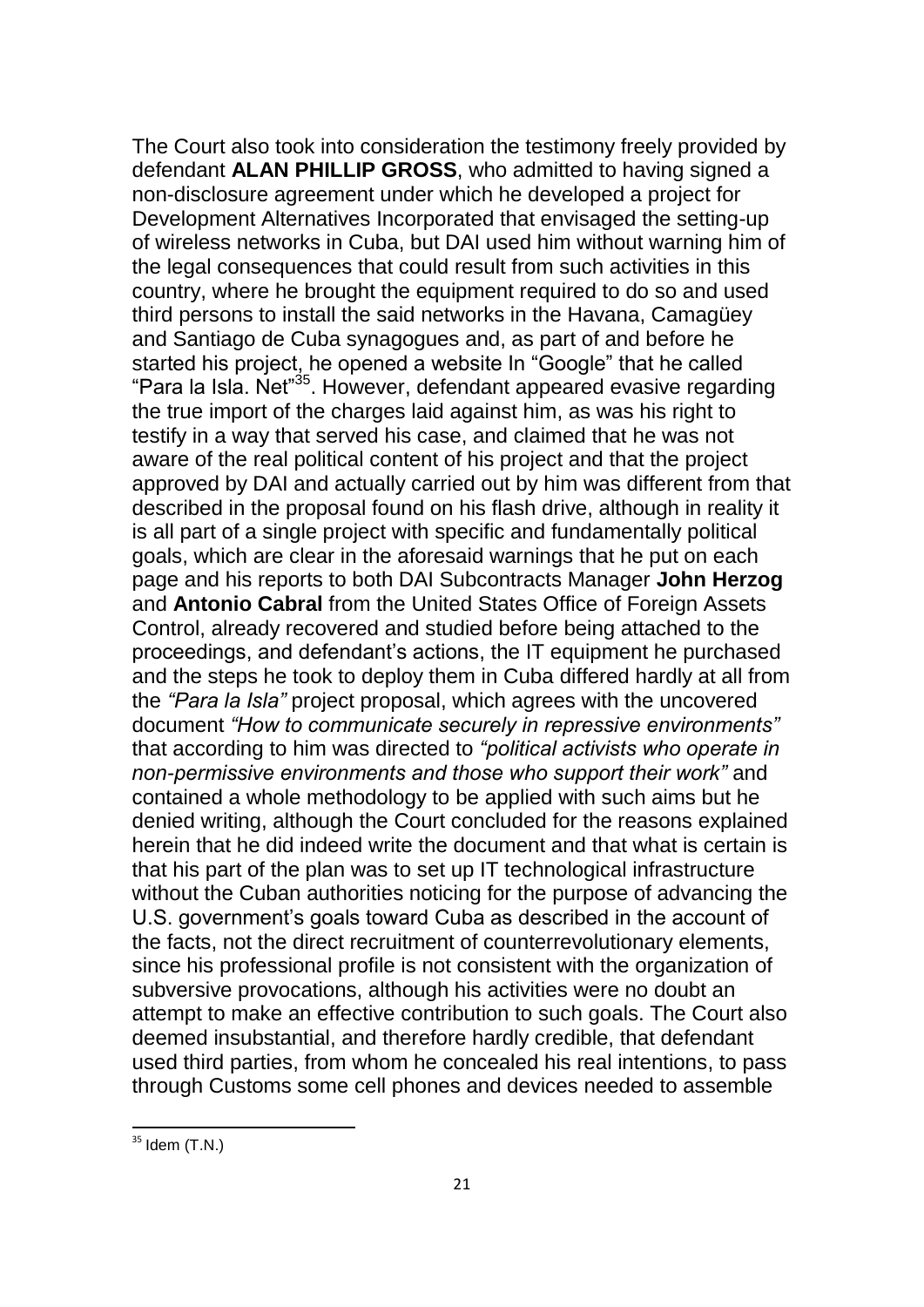the wireless networks only to speed up the arrangements, since those equipment were smaller than the ones he himself was carrying, like laptop computers and BGANS, something defendant even tried to use as an excuse on grounds that he had once paid an import tax for a BGAN<sup>36</sup>, albeit he deceitfully described the gear in the Customs Declaration he signed then as nothing but a MODEM and not as the satellite receiving station that it really was that needs an import license from the relevant authority. Likewise, defendant argued that the phrase *"If not now, when"* in his website is a maxim by Rabbi Hillel from the Talmud Pirke Avot, but he obviously used it for political purposes and totally out of context in a non-religious website that bears the Cuban national flag and another phrase alongside that reads, *"The future of Cuba is now"*, in an obvious subliminal incitement to subversion against Cuba's political, economic and social order.

--------------------------

**THIRD CONCLUSION:** That the Prosecutor maintained and raised his Provisional Conclusions to Final, as recorded on pages 3 to 27 of this criminal case.

----------------------------------------------------------------------------

**FOURTH CONCLUSION:** That the Defense Attorney objected to the basic points of the accusation, especially concerning the definition of the crime attributed to her client, and changed her Provisional Conclusions, recorded on pages 43 to 50, for those recorded on pages 153 to 162 of the proceedings, arguing that the appropriate law for charging defendant is Article 11 of Law No. 88 of February 16, 1999, "Protection of the National Independence and the Economy of Cuba", by virtue of the doctrinally recognized principle of legal specialties. Furthermore, by changing her provisional conclusions, she also modified the sentence petition she had drafted and claimed that defendant should be fined and credited with time served in preventive custody –under clause 3 of Article 35 of the Penal Code– and released forthwith.

----------------------------------------------------------------------------------

**FIRST LEGAL REASON:** That the facts declared proven constitute a crime that concerns **ACTS AGAINST THE INDEPENDENCE OR THE** 

 $36$  Idem (T.N.)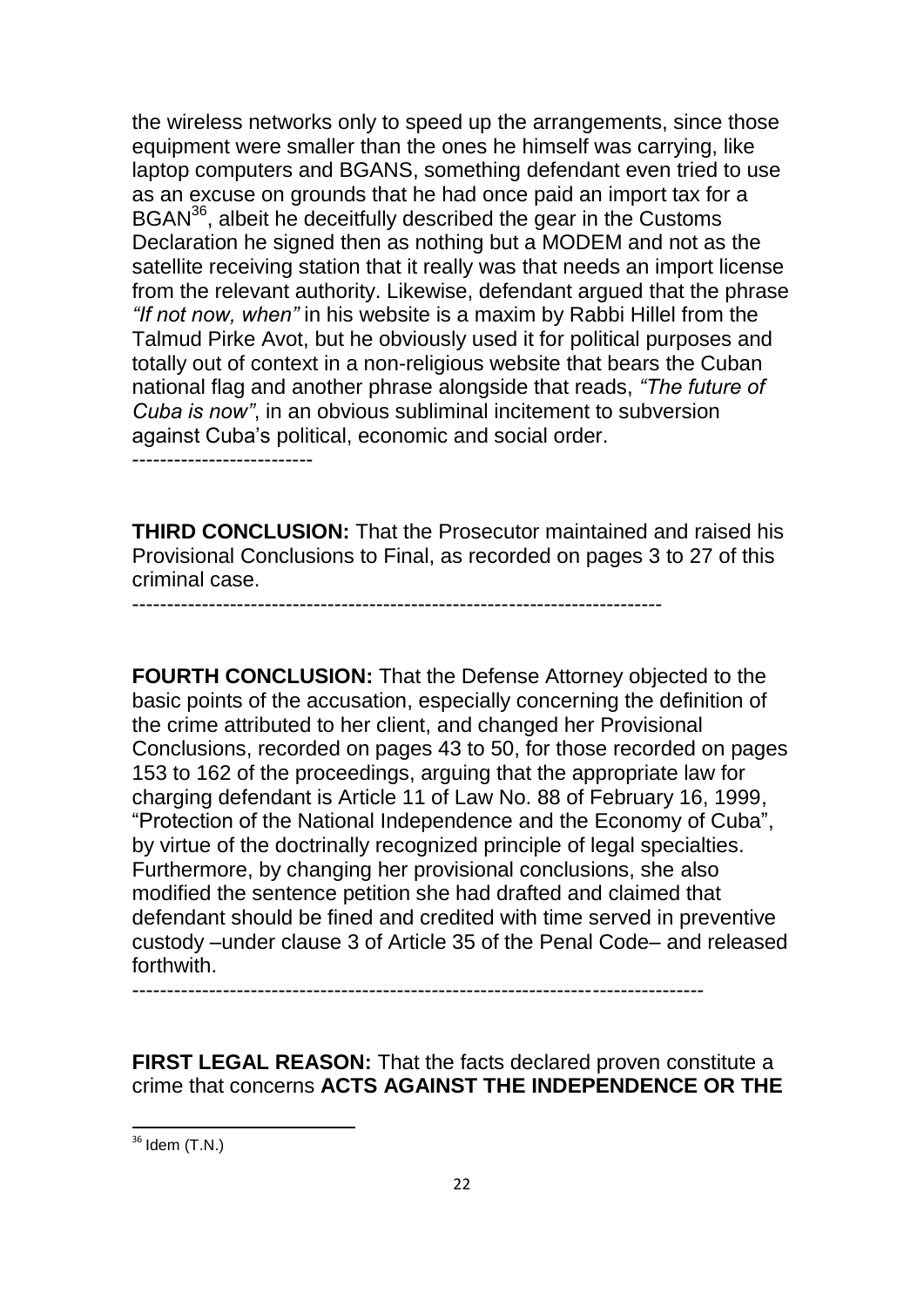**TERRITORIAL INTEGRITY OF THE STATE**, defined in and punished by article 91 of the Penal Code, inasmuch as defendant **ALAN PHILLIP GROSS** acted in the interest of the government of the United States of America and designed for the U.S. government agency and USAID contractor Development Alternatives Inc. (DAI) a Cuba-oriented project of a political and counterrevolutionary nature called *"Para la Isla"* following a bid for solicitations launched by the said entity with a view to deploying technological infrastructure across the country using last-generation wireless networks for direct satellite communications, very hard to detect by the Cuban authorities, not only to facilitate the broadcast and reception of data both to and from other countries and inside Cuba among individuals opposed to the revolutionary process but also to have an impact on the Cuban civil society and its socialist political system by spreading through these networks distorted information about the reality of life in Cuba, with the main intention of exerting negative influence on certain sensitive social sectors, bringing discredit to the revolutionary Government and promoting a level of discontent that would pave the way for acts of civil disobedience and therefore contribute to the U.S. government's anti-Cuban maneuvers to destroy the Revolution and damage the independence and integrity of the Cuban State. In order to achieve these objectives, defendant stealthily brought in the country the IT equipment and means required to install the said underground networks, which he set up in the Havana, Santiago de Cuba and Camagüey synagogues and trained users in their operation and upkeep. The Court finds against the defense attorney's arguments and holds that the proven facts classify under article 11 of Law No. 88 "On the Protection of the National Independence and the Economy of Cuba" of February 16, 1999, taking into account that from the very moment that this counterrevolutionary project was developed and set in motion defendant's actions went beyond the scope of the crimes defined in the said legislation. ------------

**SECOND LEGAL CONCLUSION:** That defendant **ALAN PHILLIP GROSS** is hereby held accountable for a crime of **ACTS AGAINST THE INDEPENDENCE OR THE TERRITORIAL INTEGRITY OF THE STATE** that he personally committed, as laid down in article 18, clauses I and II, item a) of the Penal Code.

-------------------------------------

**THIRD LEGAL CONCLUSION:** That the perpetration of this crime combines with an aggravating factor that fits under article 53, item b) of the said Penal Code since defendant's illegal activity was markedly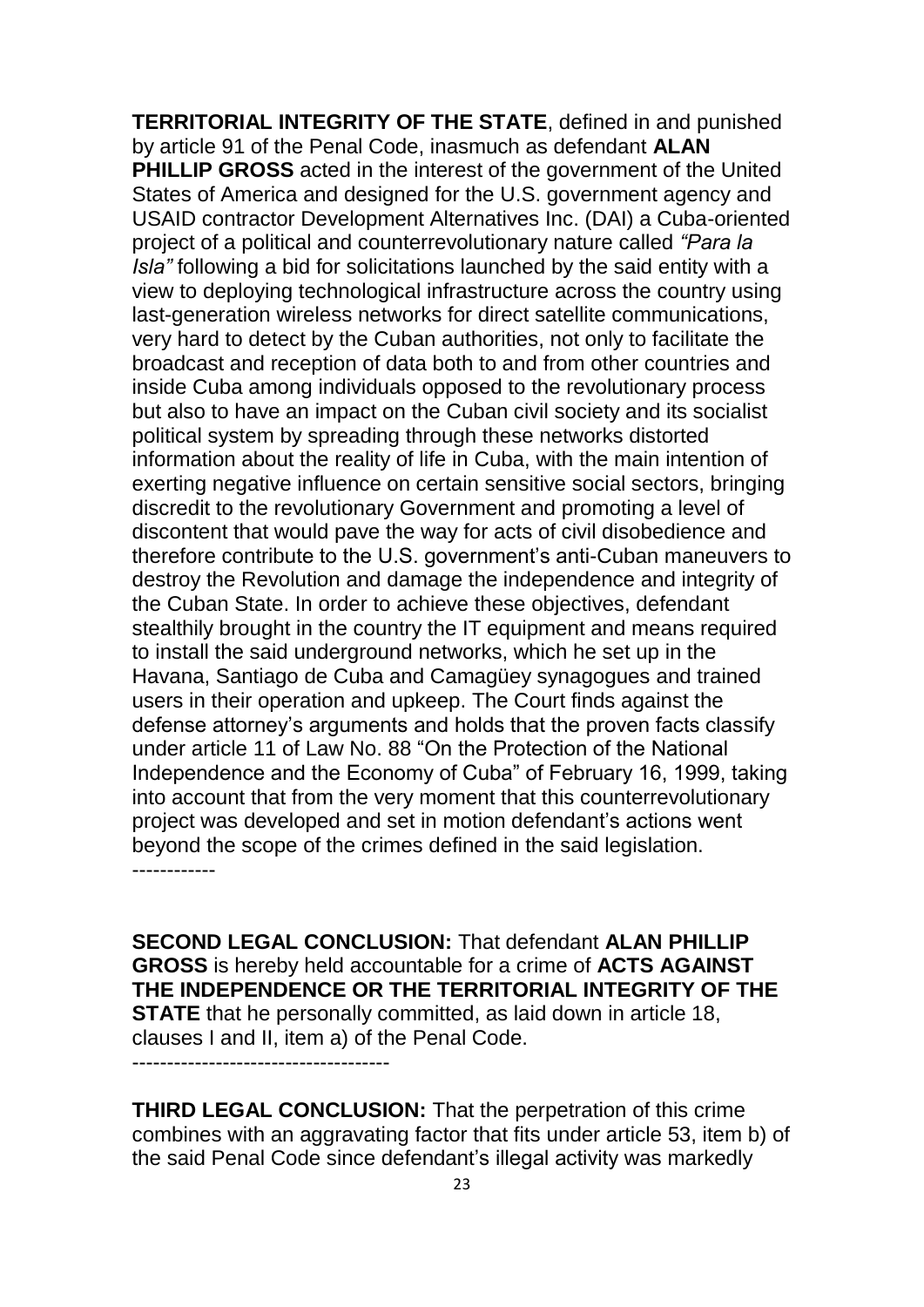motivated by financial gain, taking into account that even if his Company was hired under a cloak of assumed lawfulness to develop and carry out a counterrevolutionary project that involved deploying in Cuba technological infrastructure using last-generation wireless networks for direct satellite communications very hard to detect by the Cuban authorities, his plan would have been impossible to achieve under a simple, apparently legitimate contract protected by a nondisclosure agreement and without affecting third parties, as defendant claimed, and by virtue of which he was paid tens of thousands of U.S. dollars; on the contrary, such a business transaction is illegal because of its aims of interference in the internal affairs of another sovereign State. On the other hand, there are no attenuating factors to be considered under article 52, item ch) of the aforesaid legislation, since despite the fact that defendant cooperated with the Cuban authorities through his statements in the investigative phase, his help to elucidate the facts was neither sustained nor fully effective, as he was evasive during his subsequent testimony, changed his story before the judges, and tried to distort certain points of fact that were eventually established without his help.

**FOURTH LEGAL CONCLUSION:** That although criminal responsibility entails the civil obligation to repair or compensate for damages caused thereby, defendant is not held liable for any.

------------------------------------

---------------------------------------------------------

**FIFTH LEGAL CONCLUSION:** That to make sure that the punishment fits the crime, the Court took into account the provisions of articles 27 and 47 and the aggravating circumstances laid down in article 53 item b) of the Penal Code, as well as the fact that defendant is over 60 years old; therefore, the provisions of article 17 clause II of the said legislation are applicable. Similarly, the Court noted that defendant's act present a high degree of social danger at a time when imperialist government "private contractors" are increasingly employed in new forms of mercenary action aimed at deriving benefit from the budget headings allocated to subversive activity in certain countries, so much so in Cuba's particular situation as a victim of permanent harassment from, and other gruesome measures imposed by, successive U.S. governments to destroy the Revolution; therefore, defendant's activity is not justified by their apparent legality in the United States, given the interfering nature of such "legality", as they violate the most basic norms and principles of International Law and the Constitution of the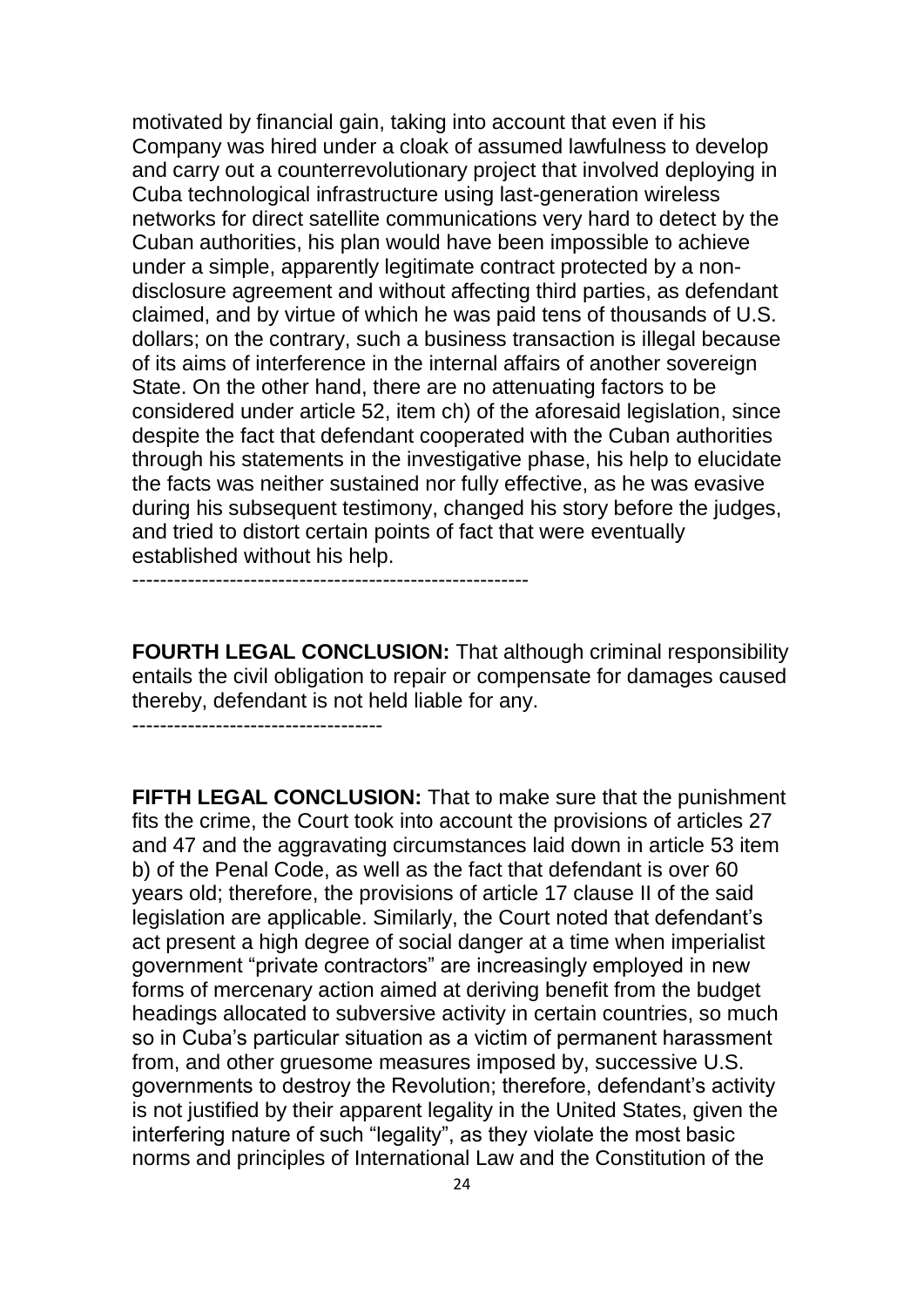International Communications Union, which recognizes the right of all States to regulate this field of technology, and because he knew that such a supposed legality would dissolve in Cuba, as can be inferred from his usual surreptitious ways at the service of the vile causes that his Government champions. It is therefore necessary to pass a custodial sentence, lesser than the one requested by the Prosecution but sufficiently long that it has the desired effect pursued by the legislator that establishes our substantive criminal Law, and mainly that of general prevention in order to secure the constitutional stability, independence and integrity of the Cuban State, these being the reasons that we find as follows.

----------------------------------------------------

**WE FIND:** That in the name of the people of Cuban **WE MUST CONVICT AND ARE HEREBY CONVICTING** *ALAN PHILLIP GROSS* as perpetrator of a crime of **ACTS AGAINST THE INDEPENDENCE OR TERRITORIAL INTEGRITY OF THE STATE** by sentencing him to *15 YEARS IN PRISON*, to be served in a Penal Institution designated by the Ministry of the Interior. We also impose as an **ADDITIONAL SENTENCE** the CONFISCATION of the items seized from the convict, based on depriving him from the possessions and items used or intended to be used for the perpetration of the crime as well as those directly or indirectly derived from the said crime and the items or instruments of the crime found in the possession of third unaccountable parties.

----------------------------------------------------------------

As to the seized items, we stipulate herein their Confiscation in favor of the Ministry of Information Technology and Communications of three HUGHES 9201 BGAN<sup>37</sup> systems and their SIM cards, leads and batteries; three laptop computers (two Apple and one MACBOOK) with their AC supply lines and transformers; three routers (one WORKGROUP SWITCH LINKSYS; one LINKSYS CISCO with its AC supply line and LS120V-15 ALE transformer; and a wireless ZONE DIRECTOR 1000 RUCKUS with its AC supply line and transformer); thirteen 8320 BLACKBERRY cell phones with their hands-free devices, earphones, battery chargers, SIM and microSD cards; six WESTER<sup>38</sup> DIGITAL external hard drives with their connecting cables; two POLYCOM multi-conference intercoms; two LOGITECH web cameras;

 $37$  Idem (T.N.)

 $38$  Idem  $(T.N.)$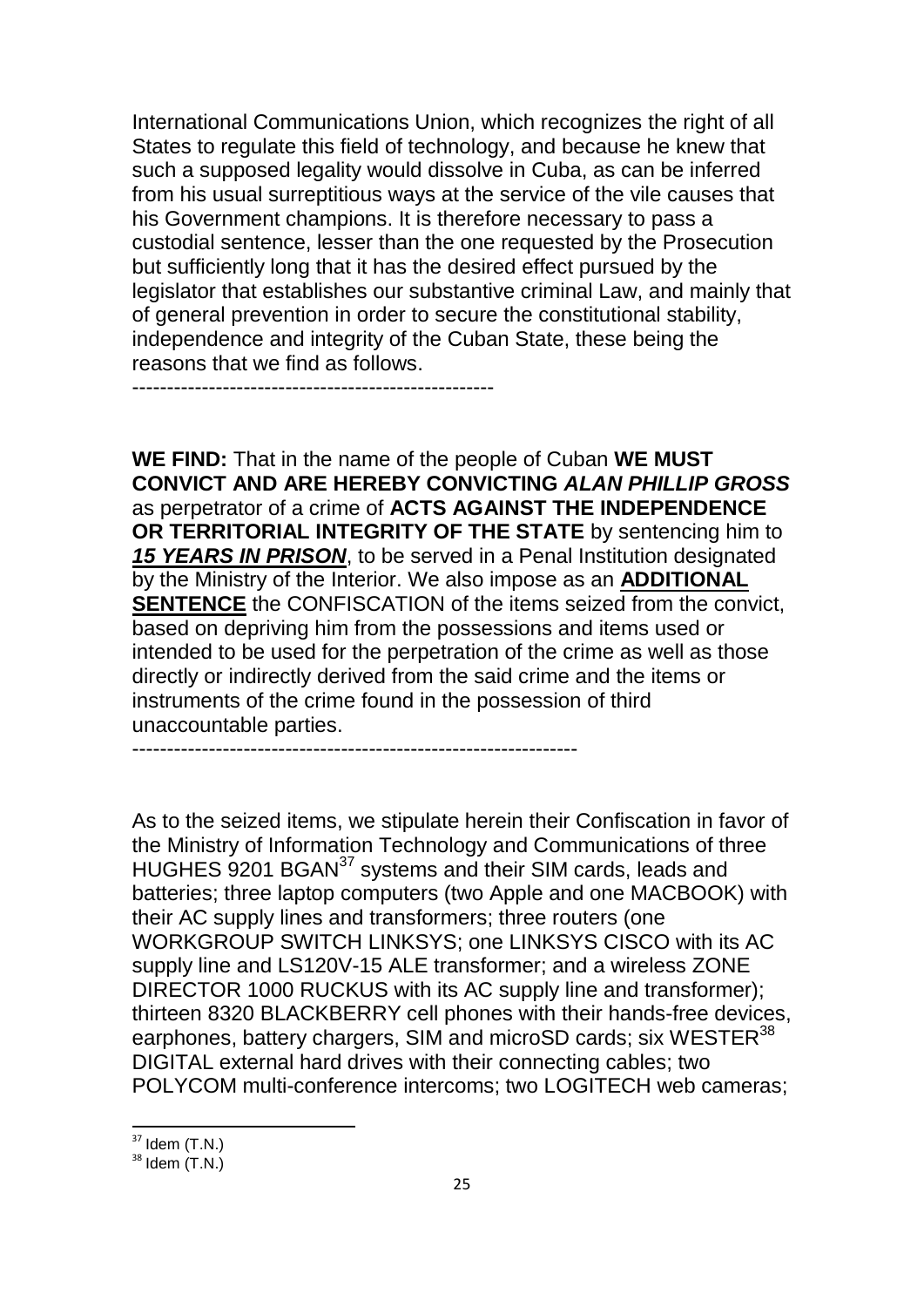a RADIO SAACK<sup>39</sup> radio-frequency modulators; fourteen RUCKU<sup>40</sup> wireless transmitters or access points, all with their networking cables, power supply lines and transformers; ten APPLE I-POD<sup>41</sup> devices; a CLARISYS Internet protocol telephone with its USB cable; a white and green 2-Gb KINGSTON flash drive; a MAGIC JACK modem with USB port; a pair of LOGITECH earphones with built-in microphone; a CLARISYS telephone with a phone line No. 202-280-7647; a CISCO router with its supply line and transformer; a LINKSYS wireless switch with its supply line and transformer; a CISCO LINKSYS router with its supply line and transformer; a mobile telephone charger with its connecting cable; a LINLSYS $42$  switch with its supply line and transformer; a LOGITECH mouse; a green EDDIER<sup>43</sup> BAUER compass; a COMING DATA CP 0520 transformer with a BELKIN F5U 404-BLK connection equipment fitted with four USB ports; a CLARISYS IP telephone with its connecting cable; six AC adapters; four WONPRO AC adapters; two black 4-Gb flash drives (one KINGSTON and one MICRO CENTER; a router with its supply line and transformer; and a white adapter cable with two USB ports; an Internet connection card issued by the Cuban Enterprise "ETECSA", and a seemingly used black APPLE iPod, serial number 8L904DJ92C7, with its black rubber sleeve, earphones and data-transmission cable; and a plastic envelope with five SIM phone cards.

------------------------------------

In like manner, this Court decides to place 115.60 convertible Cuban pesos (CUC); USD \$168.26; a black-faced, metal-watchband SWISS MILITARY watch in good condition; and a red cap and a clip, apparently of Hebrew origin, at the disposal of Judith Gross. --------------

Furthermore, this Court decides to place the following items at the disposal of the accused Alan Phillip Gross: two holding straps of a black briefcase; one KIRKLAND cloth protector with eight shirts of different colors inside; a gray KIRKLAND case in good condition; a white plastic ONE QUART case with a gray zipper in good condition; two pairs of brown socks; seven pairs of white socks; one pair of white

 $39$  Idem (T.N.)

 $40$  Idem  $(T.N.)$ 

 $41$  Idem  $(T.N.)$ 

 $42$  Idem  $(T.N.)$ 

 $43$  Idem  $(T.N.)$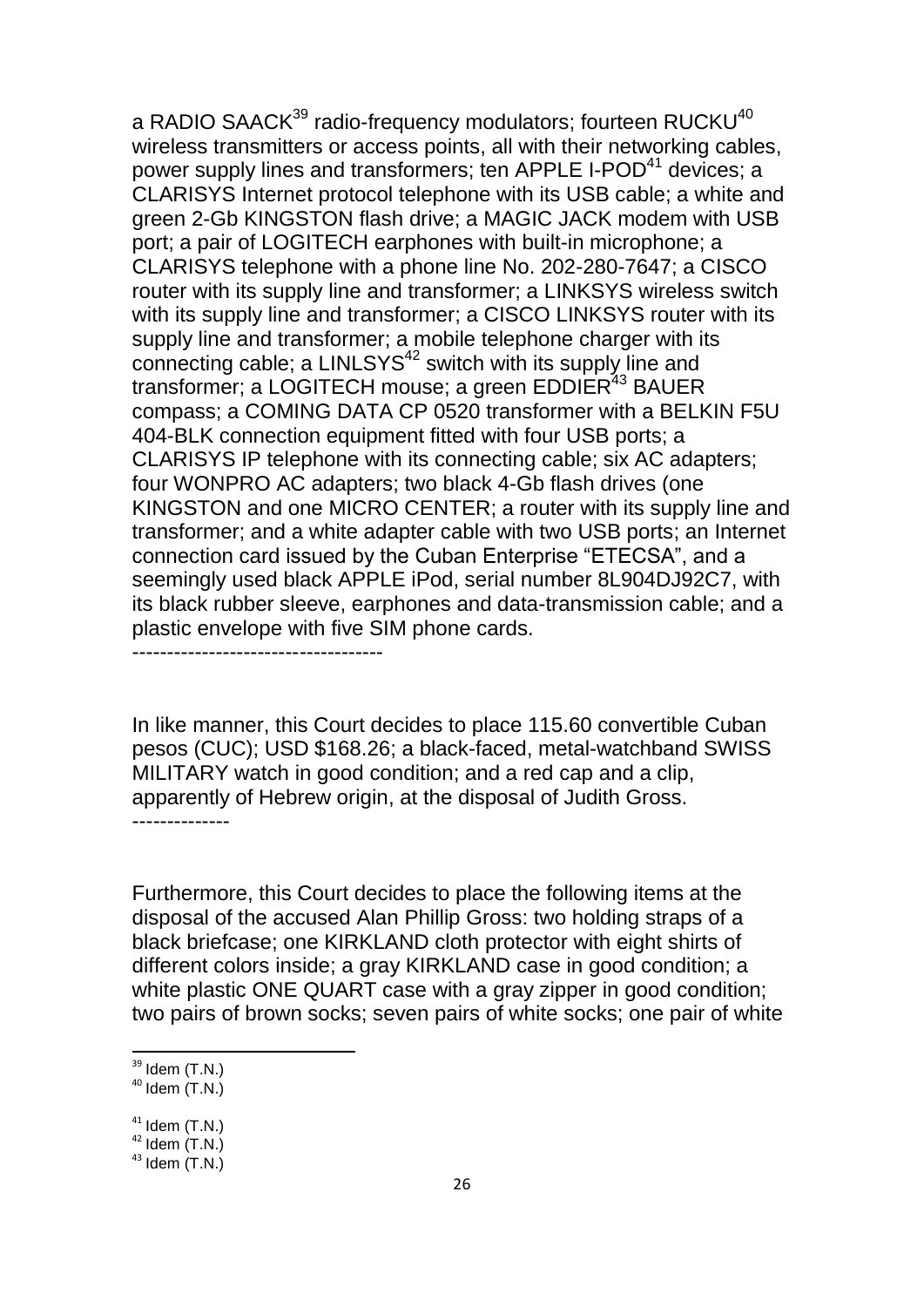shoelaces; one pair of black OUTDOOR SOLES slippers; two white pocket handkerchiefs; four medium-sized plastic bags; one used brown belt with a zipper on the inside; one pair of beige EDDIE BANCA shorts; five white T-shirts; one gray T-shirt; one used pair of Beige<sup>44</sup> LAND'S END trousers; a white JBDC CANADA cap; four white underpants; one grey MWH T-shirt; two grey underpants; one pair of brown ROCKPORT shoes; one medium-sized black EAGLE CREEK bag; three small ZIPLOC plastic bags; one medium-sized ZIPLOC plastic bag; one GOODY hairbrush; one tube of what seems to be ointment bearing the name NEOSPORIN; two small plastic bags containing paper napkins; a blue case with several compartments containing what seems to be nine different pills of various sizes; one small cardboard case containing sewing implements; one EAGLE CREEK hand mirror; one black plastic case with a white plastic lid containing sewing needles, one button and some thread; one pair of TRIM nail clippers; one small white LEWING KIT cardboard case containing thread; one white plastic bag containing a small bottle of what seems to be aftershave lotion, two GILLETTE razors and one box of GLIDE dental floss; one plastic bottle of oil; one white AMMENS plastic container containing what seems to be medicated talcum powder; one LISTERINE plastic bottle containing what seems to be antiseptic cologne; one blue raincoat in regular condition; one chain, apparently made of silver, with a charm made in Israel; a small black HANDMADE MUSIC change purse; one ring with five keys; one small package of RENOVA paper napkins; one bottle of PEPCID pills; one music CD of the Cuban quartet ESPERANZA; one blue plastic case for eyeglasses; one pair of what seems to be non-prescription eyeglasses with a brown frame; one gray and black cell phone case; one pair of black FITOVERS sunglasses; one used green two-wheeled SAMSONITE bag with a black folding handle; one used black MEBRINE ORIGINAL briefcase with a black and orange handle; one application form for a plane ticket made out to **Alan Gross**; one SUNUTO compass with its magnifying glass; one bag of candy containing four pieces; two guitar plectrums, one green and the other brown; one black KIRKLAND suitcase in good condition; six onehundred-dollar bills with the serial numbers HB 20008011 F, FG 15094297 B, HD 07366654 A, HB 64403852 A, FB 73108693 C and HB 37806746 E; one Canon CB-44H battery charger; one Radio Shack alarm clock; one blue Citi digital key ring; one Canon Power Shot A 520 camera with serial number 1029212917 with four rechargeable and two non-rechargeable batteries; one "Airflow" black

<sup>1</sup>  $44$  Idem (T.N.)